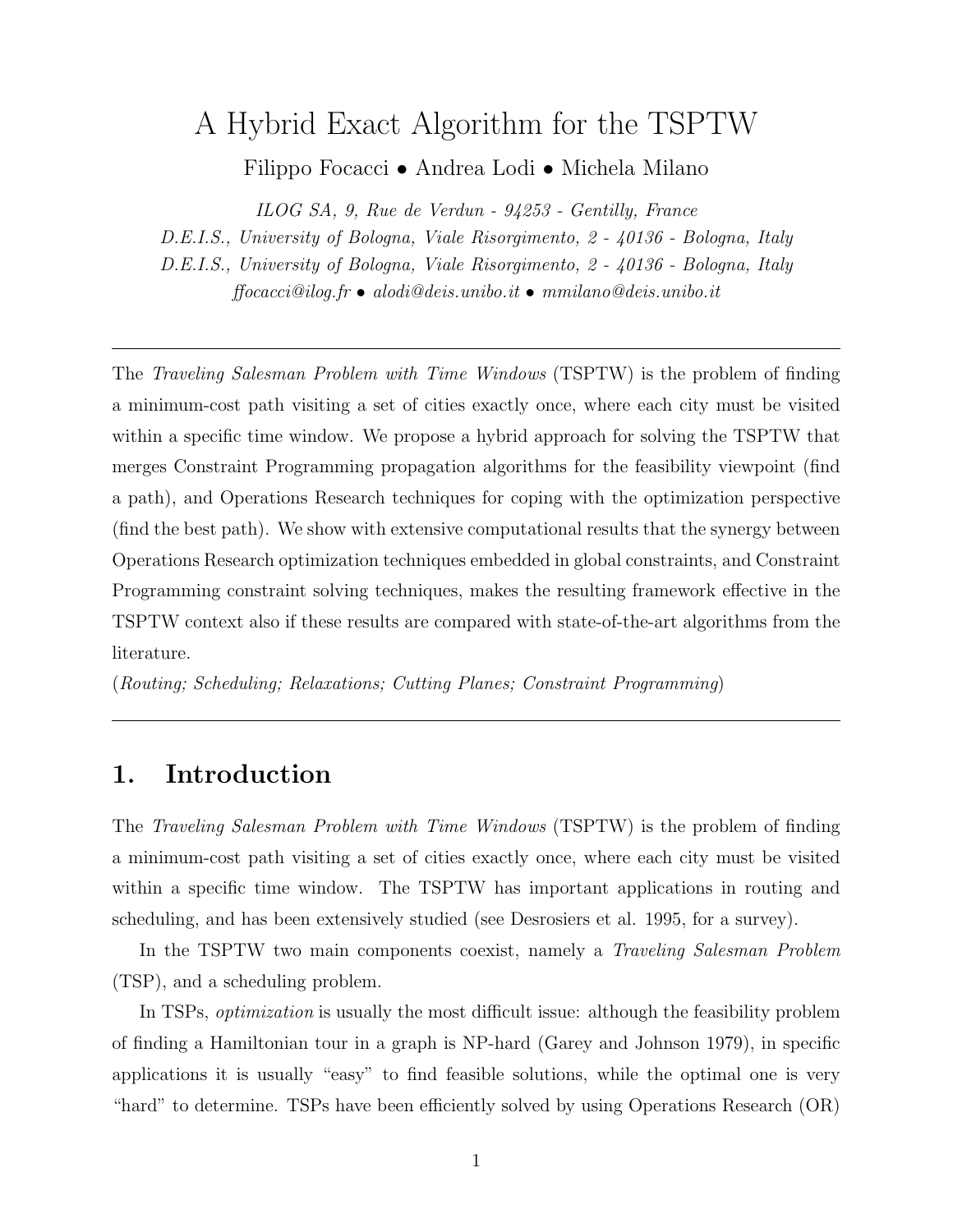methods such as branch-and-cut (Applegate et al. 1998) and local search (Johnson and McGeoch 1997).

On the other hand, scheduling problems with release dates and due dates usually contain difficult feasibility issues since they may involve disjunctive, precedence, and capacity constraints at the same time. The solution of scheduling problems is probably one of the most promising Constraint Programming (CP) area of application to date (see, e.g., Baptiste et al. 1995, Caseau and Laburthe 1994, 1996). This is due to the exploitation of powerful propagation techniques, such as edge finding (Carlier and Pinson 1995), in global constraints.

In this paper, we propose a hybrid approach for solving the TSPTW that merges OR techniques for coping with the optimization perspective, and CP propagation algorithms for the feasibility viewpoint. The approach embeds a set of constraint-propagation algorithms that classically derive from feasibility reasoning in scheduling and routing contexts. In addition, we extensively use propagation algorithms exploiting the calculation of bounds to remove from variable domains those values that cannot lead to better solutions than the best one found so far (*cost-based* propagation). This technique, which is standard in OR (the so-called *reduced-cost fixing*), has been introduced by Focacci et al. (1999a) in CP, and has been shown to be particularly effective in this context. Namely, the use of bound calculation for filtering allows: (i) substantially reducing the search space, thus leading to performance improvements with respect to pure CP algorithms; and (ii) better coping with information deriving from the objective function; these aspects are, in general, not effectively handled by CP tools.

Even more importantly, reduced-cost fixing in the CP context turns out to be very well integrated in classical CP methodologies since domain filtering deriving from considerations on costs may trigger other propagation on shared variables, and vice-versa.

We show with extensive computational results that the synergy between OR optimization techniques embedded in global constraints, and CP constraint-solving techniques, makes the resulting framework effective in the TSPTW case. The new algorithm largely outperforms pure CP approaches, can be compared with state-of-the-art OR approaches, and has the big advantage of being easily adapted to variants of the problem, e.g., TSPTW with precedence constraints, with pickup and delivery, with multiple time windows.

The paper is organized as follows. In Section 2 the literature on the TSPTW is briefly reviewed, while in Section 3 preliminaries on Constraint Programming are provided. In Section 4 both OR and CP models for the problem are presented, whereas in Section 5 the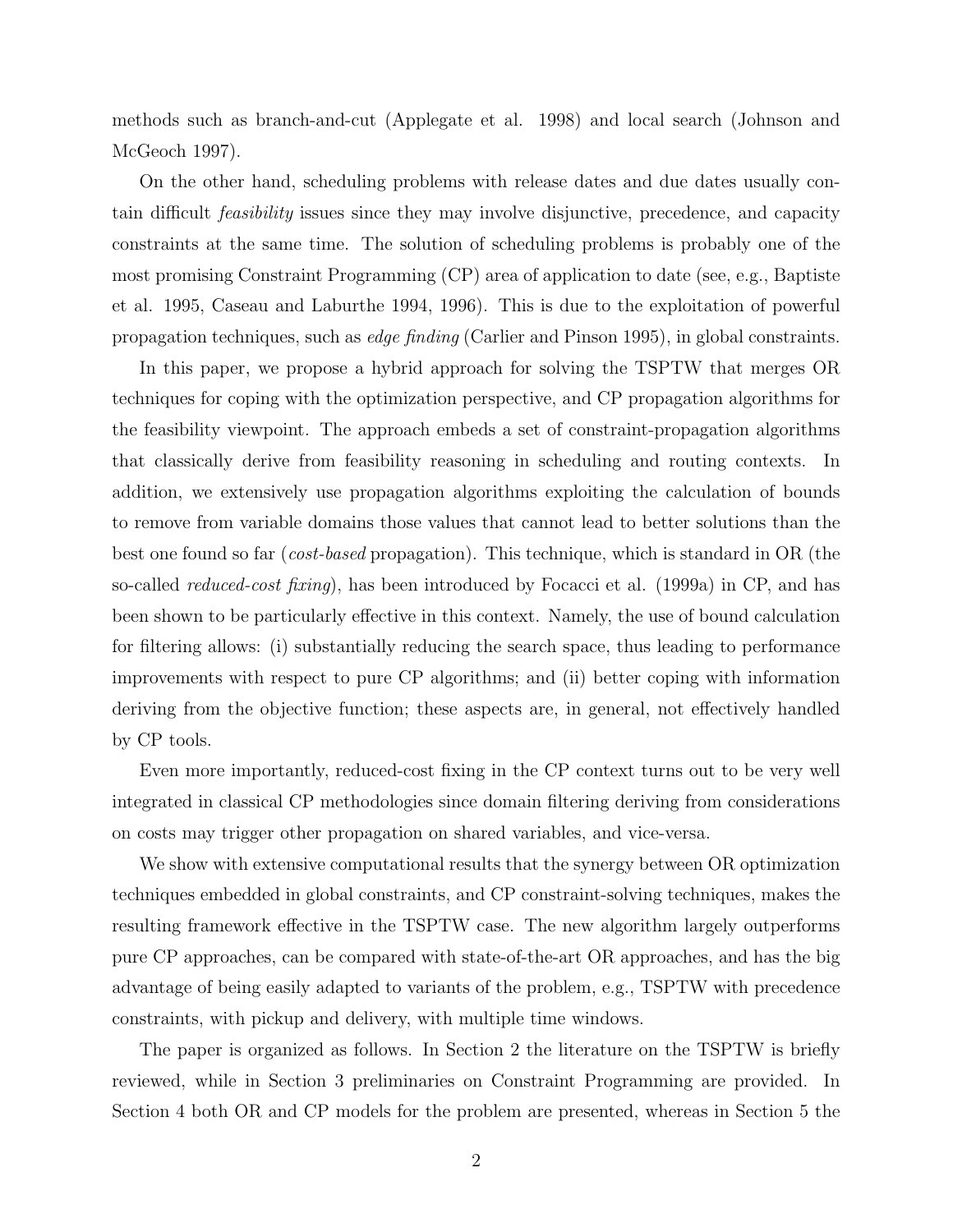set of propagation techniques proposed to solve the problem are discussed. In Section 6 the cost-based propagation is presented, and in Section 7 the use of cutting planes to improve the effectiveness of the cost-based propagation is discussed. Finally, in Section 8 computational results on a large set of instances from the literature (both symmetric and asymmetric) are reported and compared with different approaches.

# 2. Related Literature

The TSPTW is a time-constrained variant of the TSP. It consists of finding the minimum-cost path to be traveled by a vehicle, starting and returning at the same depot, which must visit a set of n cities exactly once. Each pair of cities has an associated travel time. The service at node *i* should begin within a time window  $[a_i, b_i]$  associated with the node. Early arrivals are allowed, in the sense that the vehicle can arrive before the time-window lower bound. However, in this case the vehicle has to wait until the node is ready for the beginning of service. The problem is NP-hard, and Savelsberg (1985) showed that even finding a feasible solution of TSPTW is NP-complete.

This problem can be found in a variety of real-life applications such as routing, scheduling, manufacturing-and-delivery problems, and, for this reason, has been studied both in the OR and CP contexts.

Namely, the first approaches are due to Christofides et al. (1981) and Baker (1983) and consider a variant of the problem where the total schedule time has to be minimized (MPTW). The first paper presents a branch-and-bound algorithm based on a state-spacerelaxation approach, whereas the second one is again a branch-and-bound algorithm exploiting a time-constrained critical-path formulation. Langevin et al. (1993) addressed both MPTW and TSPTW by using a two-commodity flow formulation within a branch-andbound scheme. Dumas et al. (1995) proposed a dynamic-programming approach for the TSPTW that extensively exploits elimination tests to reduce the state space. More recently, a dynamic-programming algorithm has been presented by Mingozzi et al. (1997). The algorithm embeds bounding functions able to reduce the state space (derived by a generalization of the state-space-relaxation technique) and can also be applied to TSPTW problems with precedence constraints. The most recent approaches are due to Balas and Simonetti (2001) and to Ascheuer et al. (2001). Specifically, Balas and Simonetti (2001) proposed a special dynamic-programming approach: under the assumption that, given an initial ordering of the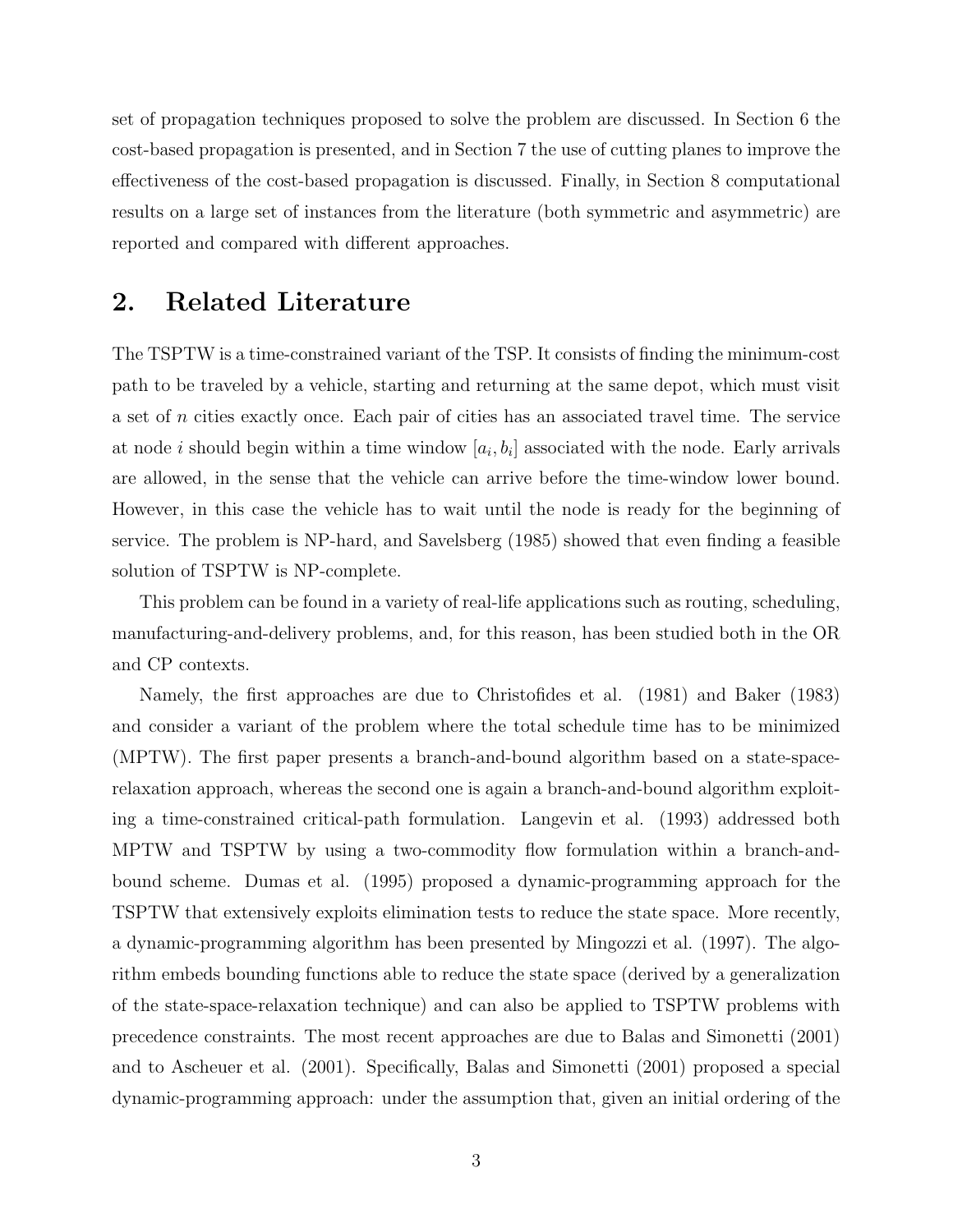cities, city i precedes city j if  $j \geq i + k$   $(k > 0)$ , the authors discuss and experiment an algorithm that is linear in n and exponential in  $k$ . For those problems satisfying these conditions, the dynamic-programming procedure finds an optimal solution, while in the other cases it can be used as a linear time heuristic to explore an exponential-size neighborhood exactly.

Ascheuer et al. (2001) considered several formulations for the *asymmetric* version of the problem (among which a new one introduced in the companion paper, Ascheuer et al. 2000), and computationally compared them within a branch-and-cut scheme. The framework incorporates up-to-date techniques tailored for the Asymmetric TSPTW such as data preprocessing, primal heuristics, local search, and variable fixing (obviously, besides the specific separation algorithms).

From the Constraint Programming side, Caseau and Koppstein (1992) have faced a large task-assignment problem where a set of small TSPTW instances are solved as subproblems. More recently, Pesant et al. (1998) solved the TSPTW by enriching a simple CP model with redundant constraints. These additional constraints embed arc-elimination and timewindow-reduction algorithms previously proposed in Langevin et al. (1993) and Desrochers et al. (1992), respectively. A variant of the TSPTW, called TSP with multiple Time Windows, has been solved by the same authors (Pesant et al. 1999): the CP flexibility is pointed out by showing that this variant can be solved with exactly the same algorithm used for the original problem and slightly adapting the model.

Finally, Focacci, Lodi and Milano used the TSPTW as a case-study in a series of papers (Focacci et al. 1999b, 2000, 2002). Specifically, a small set of TSPTW instances has been solved in Focacci et al. (1999b) so as to show the effectiveness of the cost-based domain filtering approach, in Focacci et al. (2002) for comparing different relaxations within the framework, and in Focacci et al. (2000) for testing a number of possible methods for integrating cutting planes in CP (see Section 7). Starting from these promising computational results (and mainly those in Focacci et al. 1999b) the present paper summarizes the work above by concentrating on the efficient solution of the TSPTW. To this aim, a new hybrid algorithm (whose main ingredients are cost-based domain filtering, the addition of cutting planes, and the extensive use of Lagrangean techniques) is tailored for TSPTW, computationally evaluated on a large set of both symmetric and asymmetric instances and compared with state-of-the-art algorithms from both the OR and CP sides.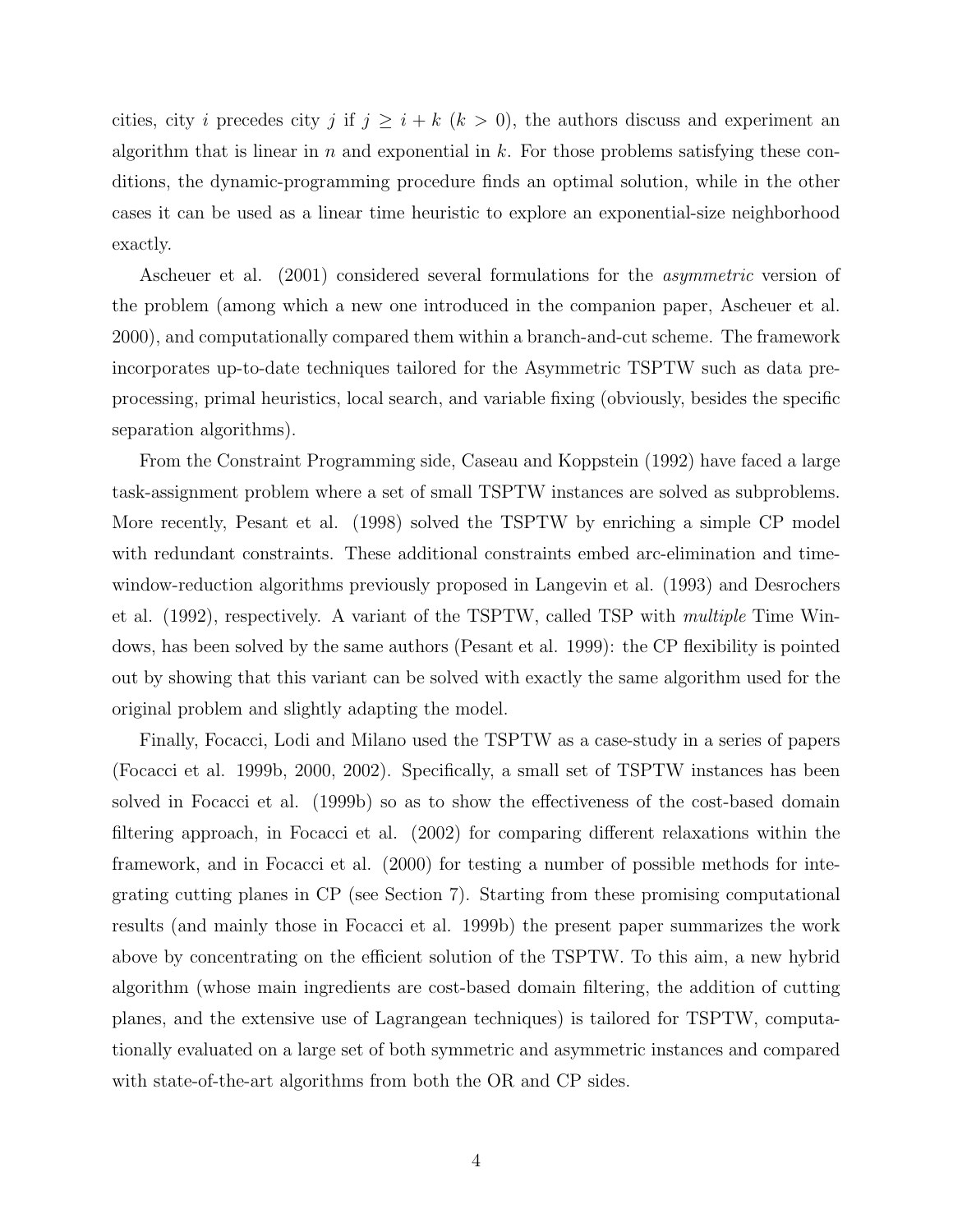# 3. CP Preliminaries

The class of programming languages called Constraint Programming combines declarative programming with constraint solving. CP languages make use of domain variables, i.e., variables ranging over the domain of possible values that each variable can assume. Variable domains are restricted during the computation according to the constraints, thus achieving the a priori pruning of the search space. Variables are linked by constraints that can be either mathematical constraints (e.g.,  $X > Y$ ,  $X \neq Y$ ) or symbolic constraints. Symbolic constraints involve a set of variables and enable a concise modeling of the problem while embedding complex propagation algorithms. For example, a widely used symbolic constraint is alldifferent. The application of the constraint alldifferent to an array of domain variables *Vars*, ensures that all variables in *Vars* have a different value. From an operational point of view, such a constraint can be enforced by eliminating value  $k$  from the domain of each variable  $X_i \in Vars$ , as soon as the value k is assigned to  $X_j$ ,  $i \neq j$ . In addition, more sophisticated propagation can be performed as described in Régin (1994).

The aim of using symbolic constraints is to "isolate" parts that often appear as substructures in applications. This has an obvious interest from a modeling point of view, and, since these parts often have a "clean" structure, such a structure can be exploited for developing specific and effective propagation algorithms.

The propagation algorithm is part of the constraint itself, and is triggered when an event is raised due to a domain modification of one variable involved in the constraint. The event is in general one of the following: removal of a value, reduction of a domain bound, or instantiation of a variable (the domain is reduced to a single value). Thus, as soon as one constraint produces a modification on the domain of one variable, say  $X$ , all other constraints involving X are awakened, perform propagation on the basis of the current state of the variables' domains, and at the end are suspended to wait for another event.

The constraint-propagation process ends when no more values can be deleted from variable domains. The convergence is guaranteed since domains can only be shrunk and never be enlarged by constraint propagation. Thus, constraint propagation always reaches a fixed point, i.e., a quiescent state of the constraint network. At the end of the constraint propagation process, we have three possible scenarios: (i) a domain becomes empty and a failure occurs; (ii) a solution is found, i.e., all variables are assigned to one value; or (iii) some domains contain more than one value. In this third case, since constraint propagation is not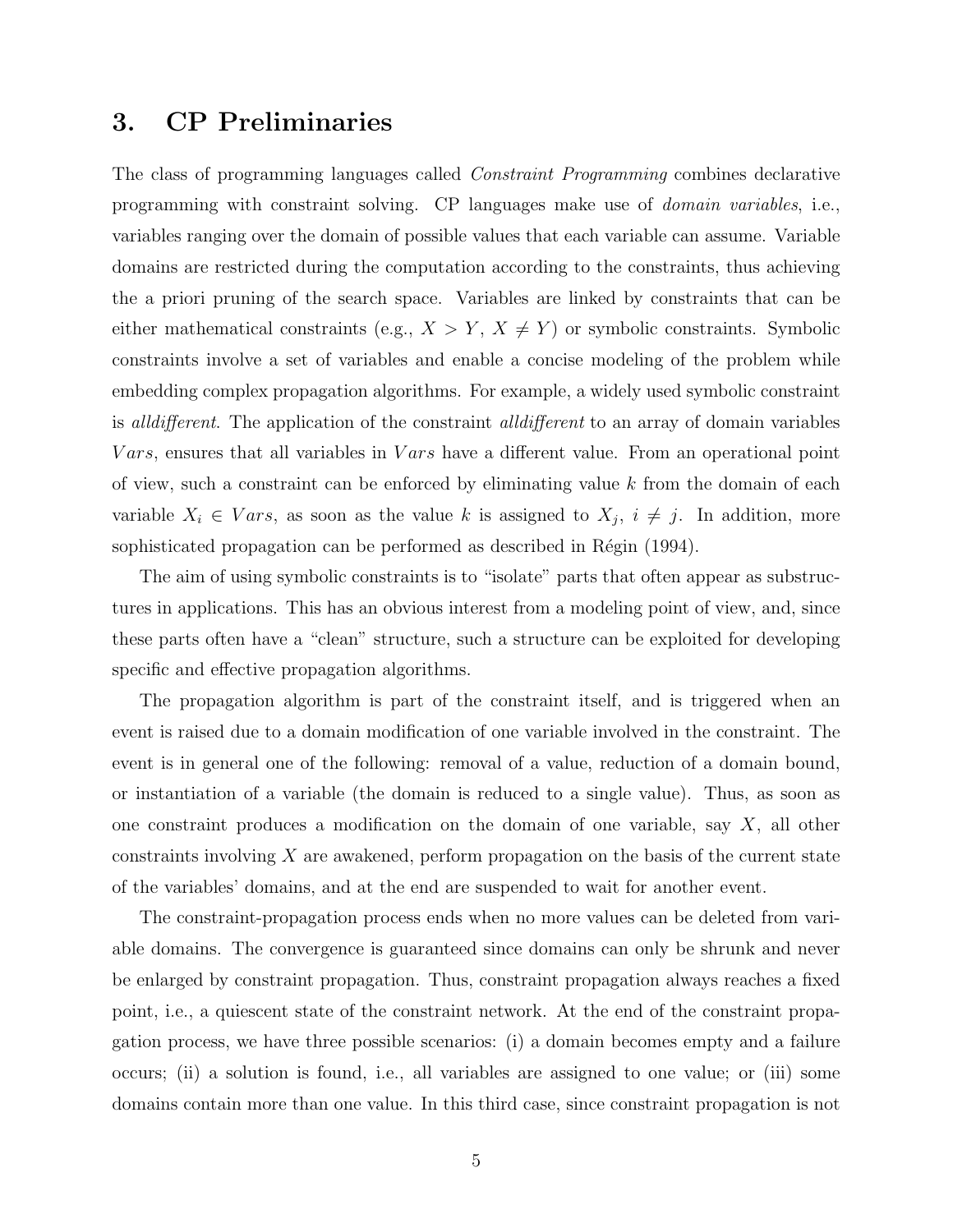complete, we need a search strategy in order to explore the remaining search tree.

Basically, this step is quite similar to the branching strategies used in OR branch-andbound algorithms, i.e., the problem is partitioned in subproblems. In the OR context, each of these subproblems is relaxed, the optimal solution of the relaxation is computed (bound), and the bound is exploited to prune suboptimal solutions from the solution space. In the CP context, instead, propagation algorithms are applied to each subproblem until the fixed point is reached. Thus, an implicit relaxation is considered but not solved to optimality unless the subproblem itself is solved by either finding a *feasible* solution or proving that none exists. More formally, by restricting consideration, with no loss of generality, to minimization problems, CP systems usually implement a sort of branch-and-bound algorithm in which the main idea is to solve a set of decision (feasibility) problems (i.e., a feasible solution is found if it exists), leading to successively better solutions. In particular, each time a feasible solution z<sup>\*</sup> is found (whose associated cost is  $f(z^*)$ ), a constraint  $f(x) < f(z^*)$ , where x is any feasible solution, is added to each subproblem in the remaining search tree. The purpose of the added constraint, called an *upper-bounding constraint*, is to remove portions of the search space that cannot lead to better solutions than the best one found so far. The problem with this approach is twofold: (i) CP does not rely on sophisticated algorithms for computing lower and upper bounds for the objective function, but derives their values starting from the variable domains; (ii) in general, the link between the objective function and the problem decision variables is quite poor and does not produce effective domain filtering.

In this paper we show how to use CP for solving TSPTW instances. CP here is properly extended to maintain its advantages (pruning capabilities, flexibility, and declarative modeling), and overcome its limitations in dealing with optimality reasoning.

# 4. TSPTW Models

In this section we present both OR and CP models for the TSPTW, and in particular, we consider models that refer to the asymmetric version of the problem. Note that the time-window constraints typically lead symmetric (travel) cost matrices to become somehow asymmetric by inducing travel directions.

Recently, Ascheuer et al. (2000) proposed an Integer Linear Programming (ILP) model for the TSPTW based on a graph-theory representation through a directed graph  $G =$  $(W, A)$ , where the set W contains a node for each city  $(n)$  plus a node (conventionally, node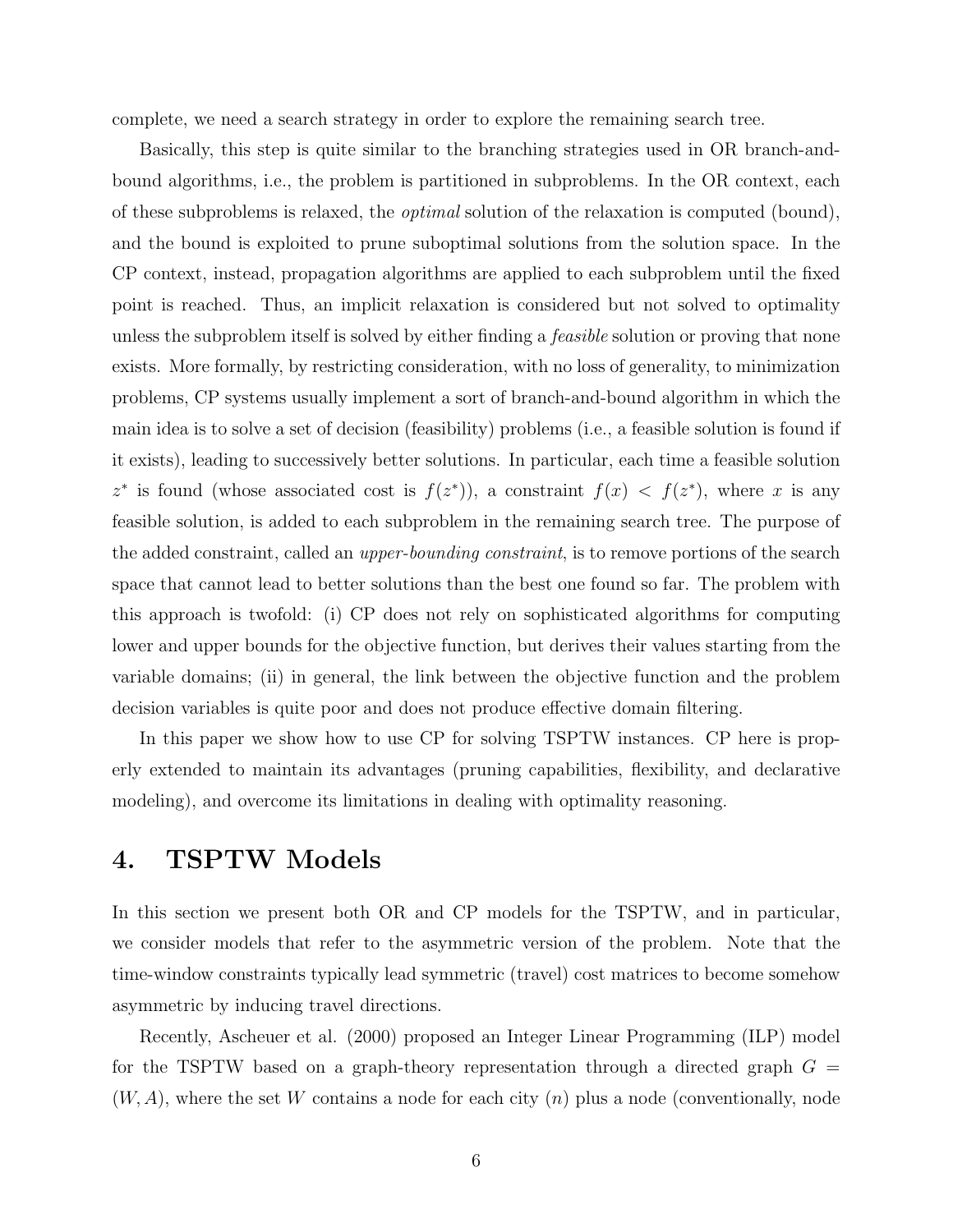0) for the depot. To each node  $i \in W \setminus \{0\}$  is associated the time window  $[a_i, b_i]$  in which the visit has to be performed. The model involves a binary variable  $x_{ij}$  and a cost  $t_{ij}$  associated with each arc  $(i, j) \in A$ , and is as follows:

$$
Z(TSPTW) = \min \sum_{(i,j)\in A} t_{ij} x_{ij}
$$
 (1)

subject to:

$$
x(\delta^+(i)) = 1 \quad \forall \ i \in W \tag{2}
$$

$$
x(\delta^-(i)) = 1 \quad \forall \ i \in W \tag{3}
$$

$$
x(A(S)) \le |S| - 1 \quad \forall \ S \subset W, 2 \le |S| \le n \tag{4}
$$

$$
x(P) \le |P| - 1 = k - 2 \quad \forall \text{ inf. path } P = (v_1, \dots, v_k)
$$
 (5)

$$
x_{ij} \in \{0, 1\} \quad \forall \ (i, j) \in A \tag{6}
$$

where for each subset  $S \subset W$ ,  $A(S)$  represents the set of arcs connecting nodes in S, while  $\delta^+(i)$  (resp.  $\delta^-(i)$ ) represents the set of arcs whose starting (resp. ending) node is i. Let  $B \subseteq A$  be any set of arcs. Then,  $x(B)$  denotes the sum of all  $x_{ij}$  such that  $(i, j) \in B$ . Finally,  $x(P)$  denotes the sum of the variables corresponding to a path P, i.e.,  $x(P) = \sum_{i=1}^{k-1} x_{v_i,v_{i+1}}$ , where  $v_i \in \{0, 1, ..., n\}$ .

Constraints  $(2)-(3)$  are degree constraints assuring that each node (city) be visited exactly once, whereas constraints (4) are the so-called *subtour elimination constraints* (SECs), and guarantee connectivity. Finally, constraints (5) are called infeasible-path-elimination constraints, and forbid paths in which the visit in a given node i violates the time window  $[a_i, b_i].$ 

A CP model of the TSPTW has been previously proposed in Pesant et al. (1998); in this section, we recall it, and the set of constraints used to enforce feasibility. Let  $V =$  $\{0, 1, 2, \ldots, n, n+1\}$  be a set of nodes, where nodes  $1, \ldots, n$  represent the cities to be visited, and nodes 0 and  $n+1$  represent the origin and destination depots. Each node  $i \in V \setminus \{0, n+1\}$ has an associated time window  $[a_i, b_i]$  representing the time frame during which the service at city i must be executed. Moreover, each node has an associated duration  $dur_i$  representing the duration of the service at city i. For each pair of cities  $(i, j)$ ,  $t_{i,j}$  indicates the travel cost from  $i$  to  $j$ .

We define four domain variables per node. Domain variables  $Next_i$  and  $Prev_i$  identify cities visited after and before node i, respectively. The domain of variables  $Next_i$  contains values [1.. $n + 1$ ], except for variable  $Next_{n+1}$  which is set to 0, while the domain of each Prev<sub>i</sub> contains values [0..*n*], except for variable Prev<sub>0</sub>, which is set to  $n+1$ . Domain variable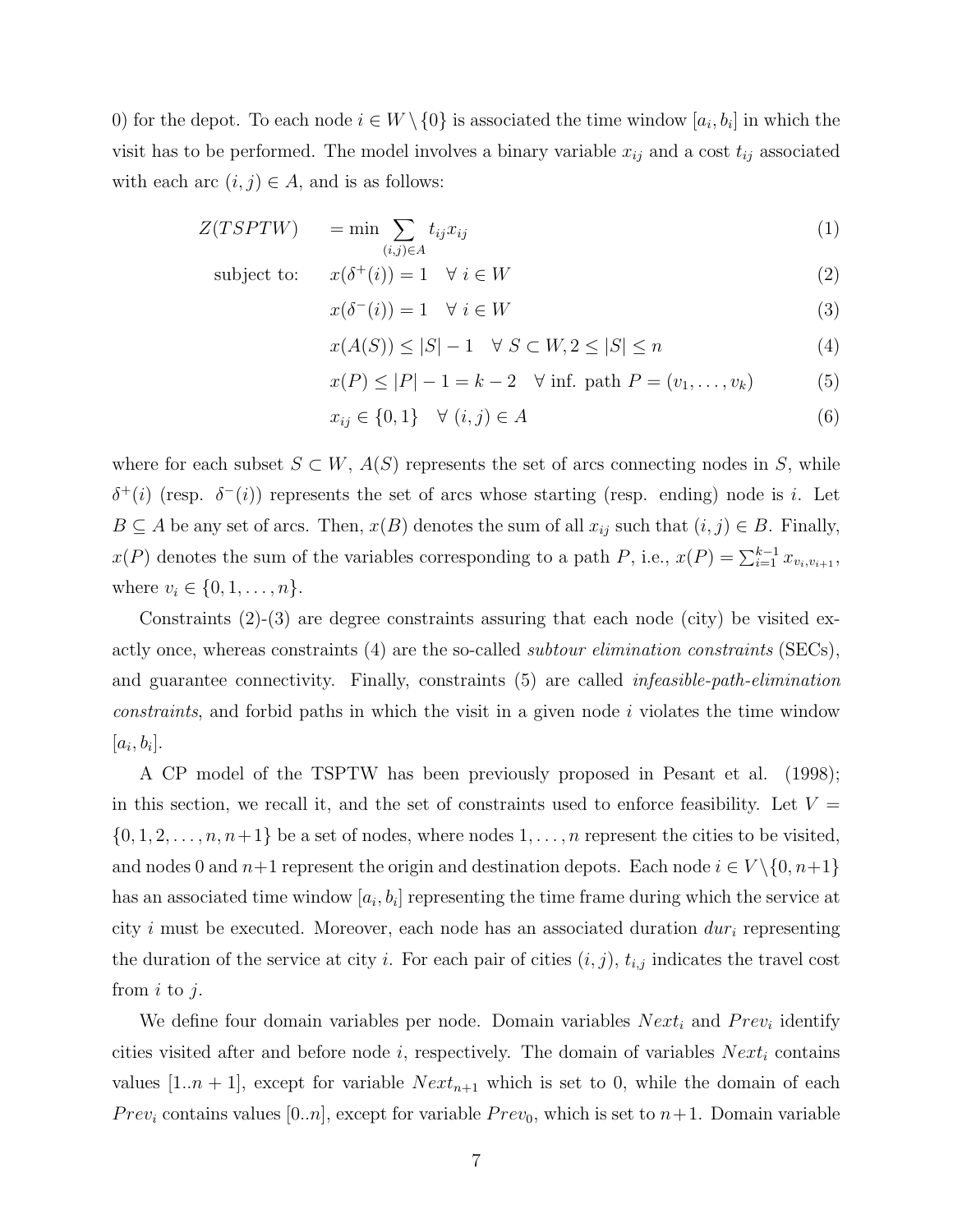Cost<sub>i</sub> identifies the cost to be paid to go from node *i* to node  $Next_i$ , i.e.,  $t_{i,Next_i}$ . Finally, domain variable  $Start_i$  identifies the time at which the service begins at node i. With no loss of generality, we can impose  $Start_0 = 0$ , and  $Cost_{n+1} = 0$ .

A feasible solution of the TSPTW is an assignment of a different value to each variable that avoids tours and respects time-window constraints. An optimal solution of the problem is the one minimizing the sum of the travel costs  $t_{i,Next_i}$ .

Using the introduced variables, a CP model for TSPTW is the following:

$$
Z(TSPTW) = \min \sum_{i \in V} Cost_i \tag{7}
$$

subject to: 
$$
alldifferent([Next_0, ..., Next_{n+1}])
$$
 (8)

$$
novcle([Next_0, ..., Next_n])
$$
\n(9)

$$
Next_i = j \Leftrightarrow Prev_j = i \,\forall i, j \in V \tag{10}
$$

$$
Next_i = j \Rightarrow Cost_i = t_{i,j} \,\forall i, j \in V \tag{11}
$$

$$
Next_i = j \Rightarrow Start_i + dur_i + Cost_i \le Start_j \,\forall i, j \in V \tag{12}
$$

$$
a_i \leq Start_i \leq b_i \,\,\forall i \in V \setminus \{0, n+1\} \tag{13}
$$

The *alldifferent* constraint (8) imposes that each node has exactly one outgoing and exactly one incoming arc, i.e., each city is visited exactly once. The constraint nocycle (9) forbids tours. (Specifically, since constraint  $(9)$  does not involve node  $n + 1$ , all cycles, and not only subcycles, are excluded, and it does not subsume constraint (8).) Constraints (10) create the link between the *Next* and *Prev* variables; constraints  $(11)$  create a link between the travel costs and the Cost variables. More interesting are constraints (12) that define a connection between the TSP model (*Next* and *Prev* variables) and the scheduling model (Start variables) with sequence dependent set-up times  $(t_{i,j})$ . Finally, constraints (13) simply define the bounds on the Start variables by imposing that the service in a node must start within the node time window.

Note that the model (7)-(13) involves *redundant* constraints, i.e., constraints that are not necessary to guarantee feasibility. The use of redundant constraints is very effective in the solution phase, since they interact through shared variables, and, by capturing different aspects of the overall problem, produce a coordinated propagation.

CP Model Implementation. The above model has been implemented by creating a mapping between the TSPTW and a scheduling problem with a single unary resource and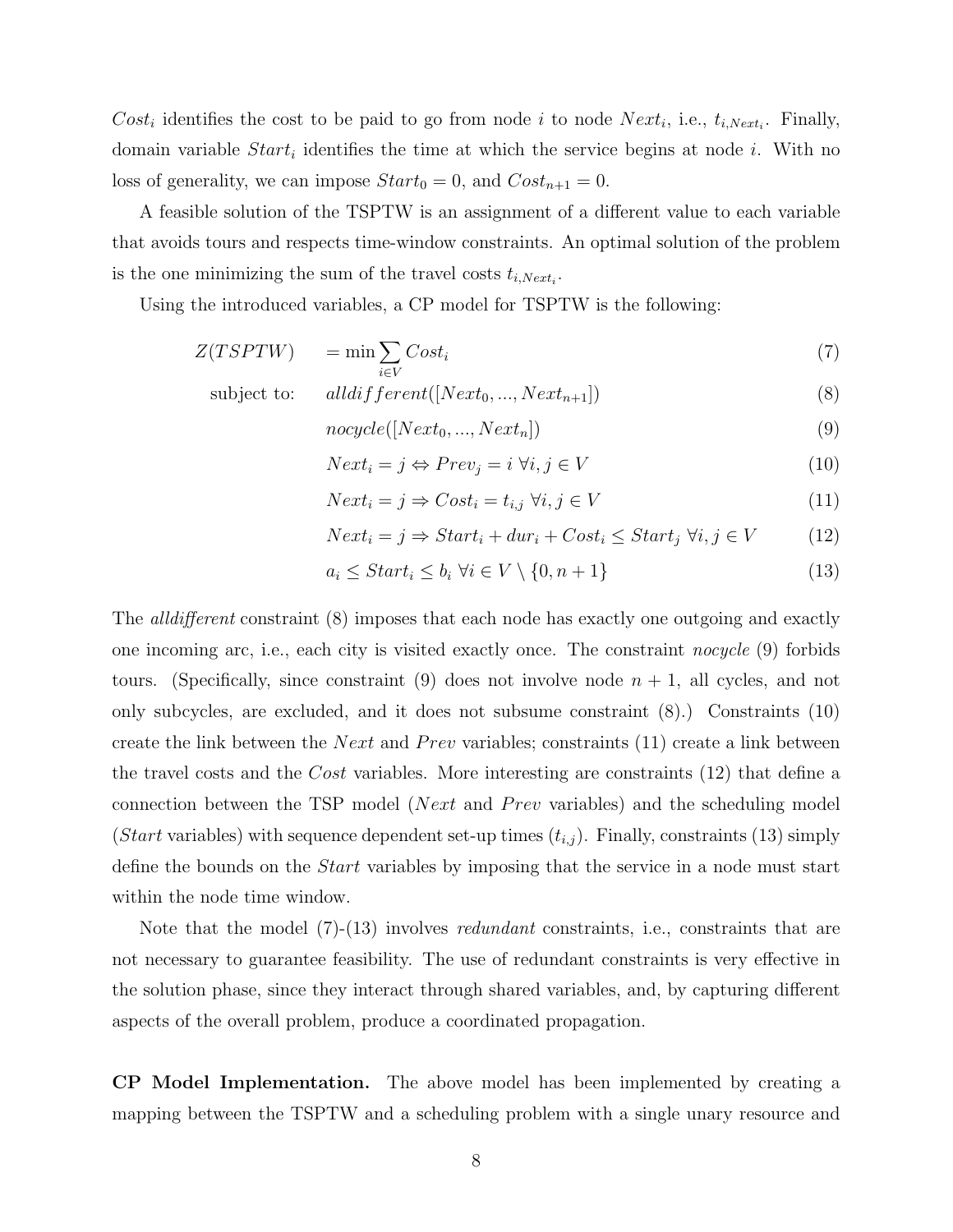sequence-dependent set-up times. In the mapping, each visit (city) corresponds to an activity. The start-time variable of activity i corresponds to  $Start_i$  in the TSPTW, and its duration is equal to  $dur_i$ . A transition-time matrix is defined based on matrix  $t_{i,j}$ , which enforces that the beginning of activity j is after the end of activity i plus  $t_{i,j}$  if activity j is scheduled immediately after activity i.

The flexibility of Constraint Programming allows a profitable interaction between the routing and scheduling propagation techniques (see Section 5).

# 5. Propagation Techniques

In this section we define the propagation scheme used for solving the TSPTW. We have exploited both well-known CP filtering algorithms and problem-oriented propagation techniques.

Concerning the *alldifferent* constraint, we used the well-known filtering algorithm proposed by Régin (1994), and based on cardinality reasoning over subsets.

For the *nocycle* constraint, we have implemented the simple, but effective, propagation described in Caseau and Laburthe (1997) and Pesant et al. (1998). Specifically, as soon as a variable Next<sub>i</sub> (resp.  $Prev_j$ ) is instantiated to value j (resp. i), we remove from the variable representing the end of the partial path starting in  $j$  the value representing the start of the partial path ending in  $i$ .

The set of equations (10) are propagated by considering the counterpart of the constraint: whenever a value j is removed from the domain of variable  $Next_i$ , the value i is removed from the domain of variable  $Prev_j$ , and vice-versa.

The set of constraints (11) is maintained by forcing

$$
\min_{k \in Dom(Next_i)} t_{i,k} \leq Cost_i \leq \max_{k \in Dom(Next_i)} t_{i,k} \ \ \forall \ i \in V
$$

where  $Dom(V)$  identifies the domain of variable V.

Analogous propagation is performed for constraints (12):

$$
\min_{k \in Dom(Prev_i)} \{Start_{Min_k} + dur_k + t_{k,i} \} \le Start_i \text{ and}
$$
\n
$$
Start_i \le \max_{k \in Dom(Next_i)} \{Start_{Max_k} - t_{i,k} - dur_i \} \quad \forall \ i \in V
$$

where  $Start_{Min_k}$  and  $Start_{Max_k}$  identify the lower and upper bounds of variable  $Start_k$ , respectively.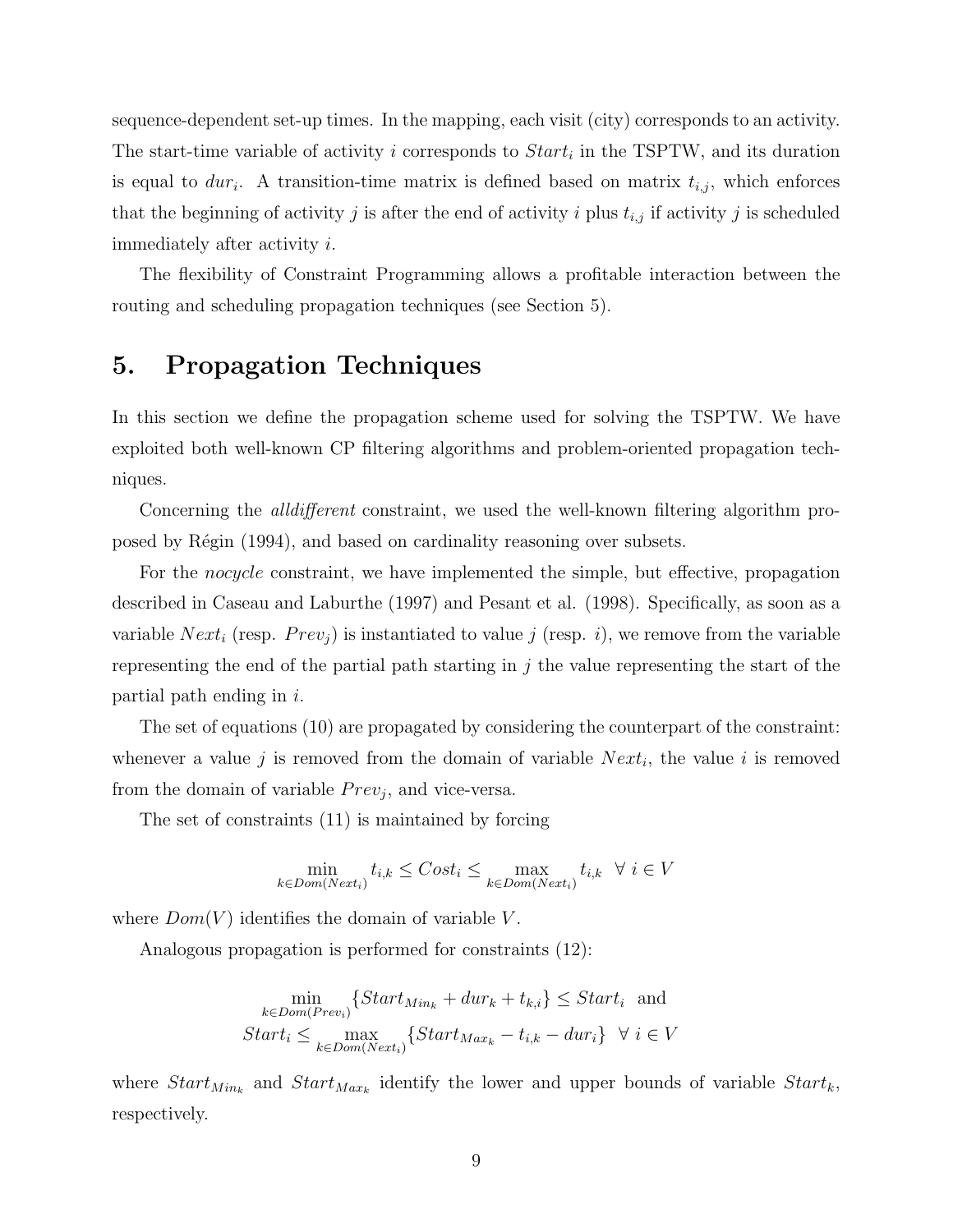Additional propagation on the *Next* variables is performed by testing if

$$
Start_{Min_i} + dur_i + t_{i,j} > Start_{Max_j} \ \ \forall i, j \in V
$$

Whenever this test is successful for some pair  $(i, j)$ , the value j can be removed from the domain of variable  $Next_i$ .

A more powerful propagation can be performed by maintaining the set of all nodes  $\mathcal{B}_i$ (resp.  $\mathcal{A}_i$ ), which must precede (resp. follow) node i (see Langevin et al. 1993 for details). If, for a given pair of nodes  $(i, j)$ , the set of successors of i and the set of predecessors of j have non-empty intersection  $(\mathcal{A}_i \cap \mathcal{B}_j \neq \emptyset)$  this implies that at least a third node k must be inserted between nodes i and j, and therefore we can remove value j from the domain of variable  $Next_i$ , and value j from the one of variable  $Prev_j$ .

The sets  $\mathcal{B}_i$  and  $\mathcal{A}_i$  can be calculated as:

$$
\mathcal{B}_{i} = \{k \in V | Start_{Min_{i}} + sp_{i,k} > Start_{Max_{k}}\}
$$

$$
\mathcal{A}_{i} = \{k \in V | Start_{Min_{k}} + sp_{k,i} > Start_{Max_{i}}\}
$$

where  $sp_{i,j}$  is the shortest path in terms of travel cost from i to j. The computation of the shortest path from any node to any other has a complexity of  $O(n^3)$ . We have experimentally tested this propagation algorithm by efficiently re-computing, at each node of the search tree, the shortest paths. Since the trade-off between the propagation obtained and the increasing of computing times was not satisfactory, we decided to avoid this calculation. However, since our overall approach is implemented using ILOG Solver and Scheduler (ILOG 2000a, 2000b) (see Section 8), we used for the sets  $\mathcal{B}_i$  and  $\mathcal{A}_i$  the ones defined by the *Precedence Graph* Constraint of ILOG Scheduler which maintains, for each activity, its relative position with respect to the other activities on a given resource. For example, for an activity  $i$  we can ask for the set of activities that surely precede (resp. follow)  $i$  in the resource, or activities that are still unranked with respect to  $i$  (i.e., may precede or follow). These sets are gathered by joining the information associated with time bounds, temporal constraints, disjunctive constraints, and temporal closure, and are used to build the sets  $A$  and  $B$ .

Additional propagation on variables based on sets  $B_i$  and  $A_i$  and shortest paths is proposed in Desrochers et al. (1992), but, after preliminary computational tests and due to its limited effectiveness, we decided to not use it.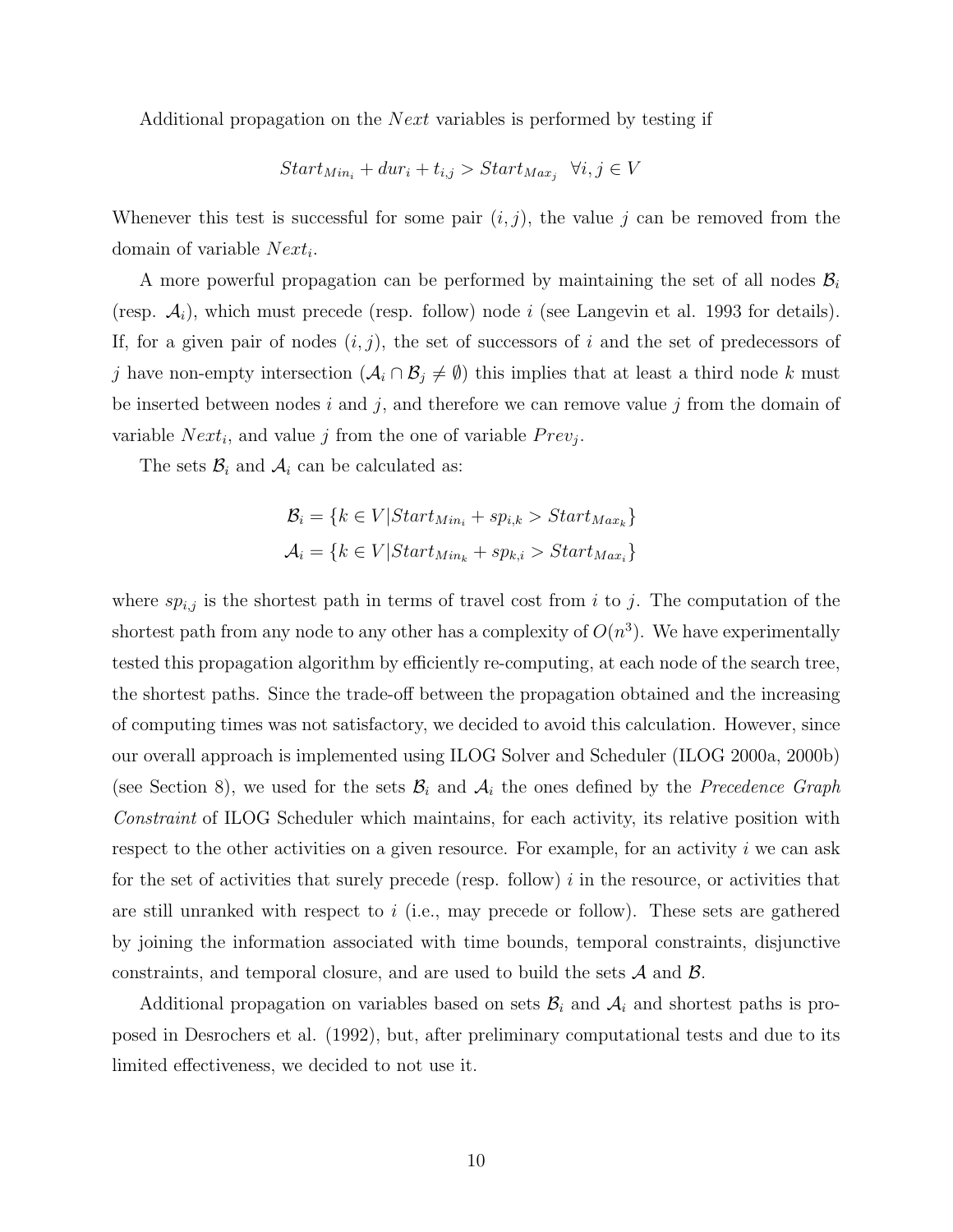# 6. Cost-Based Domain Filtering

In this section, we describe the cost-based domain-filtering technique introduced in Focacci et al. (1999a), where it is computationally tested on small TSPs, matching and scheduling problems with set-up times.

The idea is to create a global constraint embedding a propagation algorithm aimed at removing from variable domains those assignments that do not improve the best solution found so far. Domain filtering is achieved by optimally solving a problem that is a relaxation of the original problem. In this paper, we consider the Assignment Problem (AP) (see Dell'Amico and Martello (1997) for a recent annotated bibliography) as a relaxation of the TSP (and, consequently, of the TSPTW) since AP has been shown to be particularly effective in this context. (In Focacci et al. (2002) we have tested the cost-based domain filtering idea by using also other relaxations, e.g., the Minimum Spanning Arborescence.)

The AP is the graph-theory problem of finding a set of *disjoint* subtours in a directed graph such that all the nodes are visited exactly once, and the overall cost is at a minimum. An ILP model for AP is the one defined by constraints  $(1)-(3)$  and  $(6)$ , and an optimal integer solution of AP can be computed in  $O(n^3)$  time by using the *primal-dual* Hungarian algorithm (see Carpaneto et al. 1988 for details). It is easy to see that if this integer solution is composed by exactly one tour, then it is optimal for the TSP.

The AP relaxation provides: (i) the optimal AP solution, i.e., a variable assignment; (ii) the value of this solution which is a lower bound LB on the original problem; and (iii) a reduced-cost matrix  $\bar{t}$ . Each  $\bar{t}_{ij}$  estimates the additional cost to be added to LB if variable  $Next_i$  is assigned to j. The lower bound value LB is trivially linked to the variable representing the objective function Z through the constraint  $LB \leq Z$ . More interesting is the propagation based on reduced costs. Given the reduced-cost matrix  $\bar{t}$  of element  $\bar{t}_{ij}$ , it is known that  $LB_{ij} = LB + \bar{t}_{ij}$  is a valid lower bound for the problem in which variable  $Next_i$ is forced to the value  $j$ . Therefore, the following propagation holds

$$
LB_{ij} > Z_{max} \implies Next_i \neq j \quad \forall \ i, j \in V
$$

where  $Z_{max}$  is the current upper bound on the solution value.

The events triggering this propagation are changes in the upper bound of the objective function variable Z, and any change in the problem variable domains that involves an assignment belonging to the solution of the current relaxation. As mentioned, the solution of the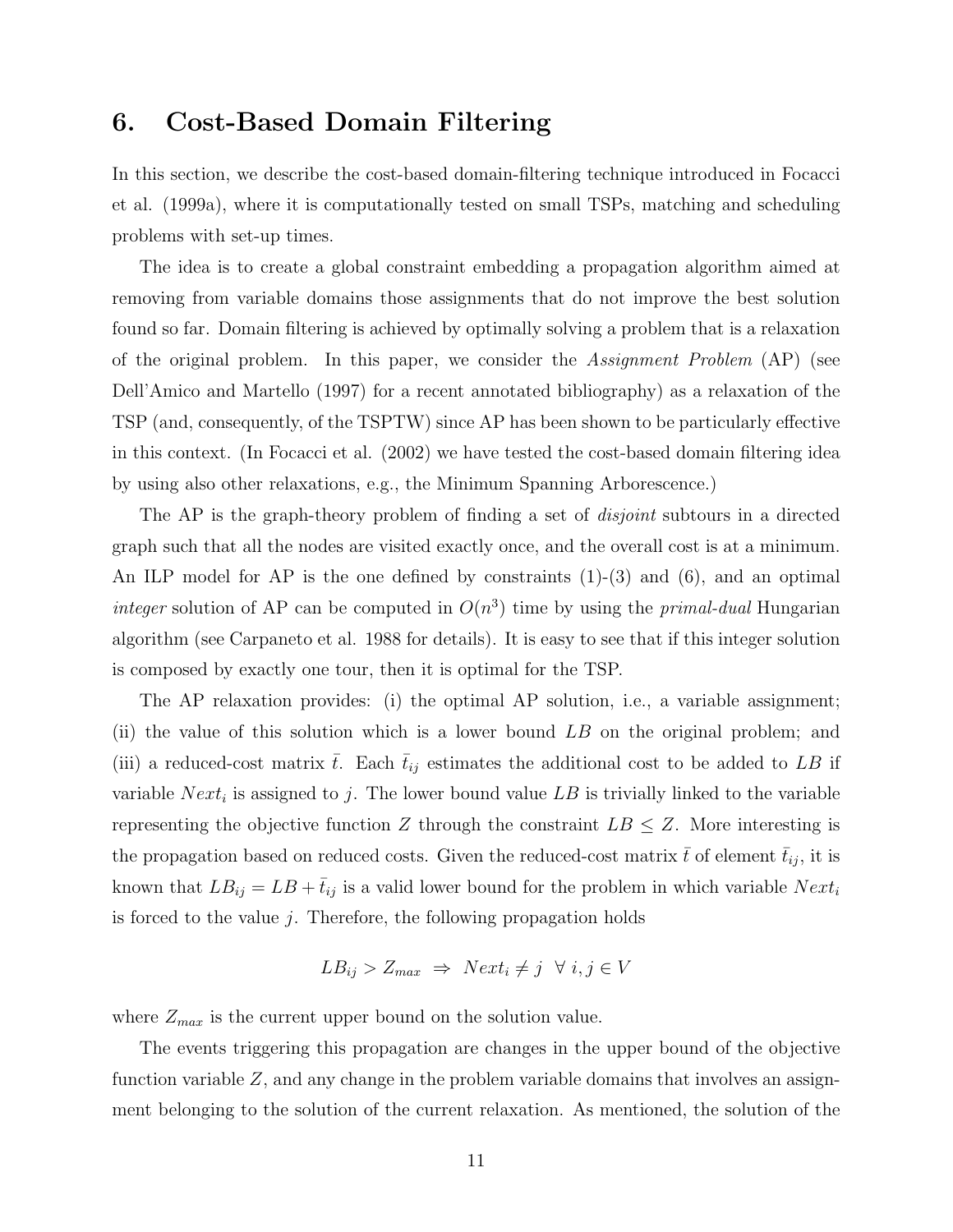first AP relaxation has a complexity of  $O(n^3)$ , whereas each following AP re-computation due to a domain reduction can be efficiently computed in  $O(n^2)$  time through a single augmenting path step (see Carpaneto et al. 1988 for details). The reduced-cost matrix is obtained without extra computational effort during the AP solution, thus the time complexity of the filtering algorithm is  $O(n^2)$ .

Since  $LB_{ij}$  is just a lower bound on the new AP solution corresponding to forcing the assignment  $Next_i = j$ , it is easy to see that improving it could trigger additional propagation. In particular, some bounds on the cost of the augmenting path connecting the previous nodes  $Next_i$  and  $Prev_j$  have been proposed by Focacci et al. (2002), and are used here to propagate further. Since these bounds, based on storing row and column minima, can again be computed in  $O(n^2)$  time, they do not increase the time complexity of the overall filtering algorithm.

Reduced-cost fixing is a classical component of OR methods, but it seems to assume a different flavor in CP, appearing to be particularly suited to this context. Sophisticated OR exact methods are based on the solution of relaxations of the original problem. In this context reduced-cost fixing is a by-product of the solution technique. In a sense, reduced-cost fixing is *subsumed* by the optimal solution of the relaxation. On the contrary, reduced costs in CP represent additional information that is not derived by traditional CP problem solving activity. In addition, in CP reduced-cost fixing triggers other constraint propagation, thus further reducing the search space.

# 7. Improving Cost-Based Propagation Through Cutting Planes

It is easy to see that the cost-based technique could benefit from an improvement of the quality of the used bound. Tighter bounds obviously produce a more powerful reduction of the solution space, but the overall effects are smaller computing times only if the computation of these bounds can be efficiently performed.

A classical OR method for obtaining good bounds is to use the LP relaxation in conjunction with cutting planes (or simply "cuts") so as to tighten the formulation. Focacci et al. (2000) experimented with several ways of using cutting planes within a CP framework, namely the addition of cutting planes either just at the root node of the decision tree, or at each node, and a hybrid approach in which the cuts are added at the root node and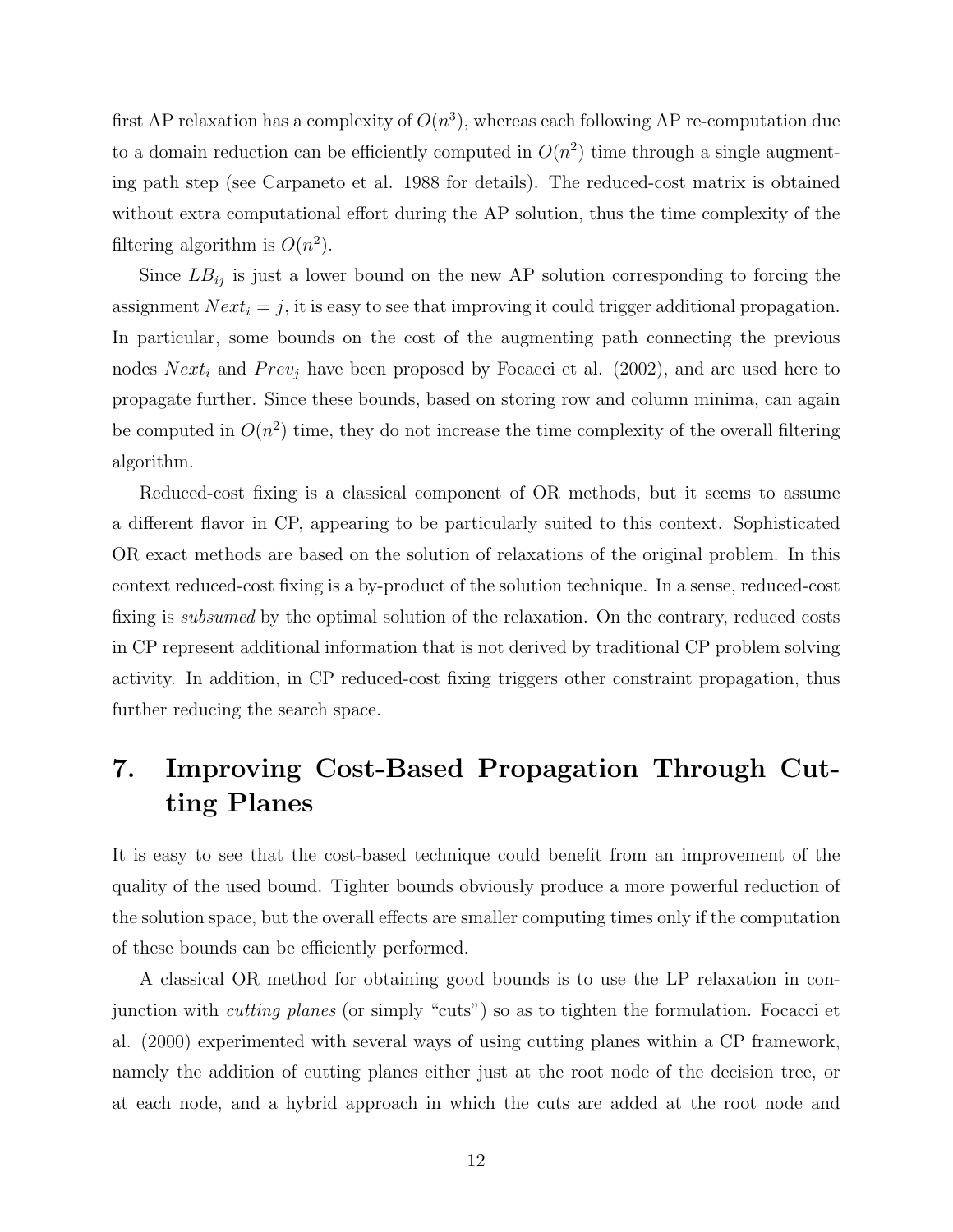relaxed in Lagrangean fashion during the search. The idea of the third strategy, which is discussed in detail in the following sections, is quite simple: we want to obtain an improved bound through the addition of cutting planes, but we want to solve, during the search, an AP relaxation since it can be "fast" and incrementally computed.

In the next two sections we describe how the AP relaxation can be tightened by the addition of cuts, and the method based on the Lagrangean relaxation of these cuts.

### 7.1 Improving the AP Relaxation

As pointed out in Section 6, the AP relaxation is obtained from model (1)-(6) by relaxing (removing) SECs and infeasible path constraints. In this way we obtain an integer linear program with some structure (the AP), which can be solved to optimality through either a special purpose algorithm (e.g., the Hungarian algorithm) or a general LP solver since the integrality requirements are, in this case, unessential. Since, in general, the optimal solution of the AP is not feasible for the TSPTW, in order to improve this bound we need to solve the so-called *separation problem* iteratively. More formally, given the optimal solution of a linear relaxation of TSPTW, say  $x^*$ , we call *separation* the problem of finding a linear inequality  $\alpha^T x \leq \alpha_0$  valid for each feasible solution of TSPTW, and such that  $\alpha^T x^* > \alpha_0$ , or saying that none exists. Since the TSPTW is NP-hard, the separation problem as defined above is also NP-hard (see, Grötschel et al. 1988). However, the separation can be polynomially solvable for some special class of inequalities (a family of valid constraints sharing a special structure), and in the other cases some heuristics can be used.

In this paper, the AP bound is improved by the addition of: (i) SECs and (ii) Sequential Ordering Problem inequalities (SOPs).

SEC Inequalities. The separation problem for SECs can be solved in polynomial time by computing the *minimum capacity cut* in the graph induced by  $x^*$  and the same holds for each following LP obtained by the iterative addition of cuts. For the separation problem we use an implementation (Jünger et al. 2000) of the *mincut* algorithm by Padberg and Rinaldi (1990) to compute a set of subtour-elimination cuts. Note that, although the Padberg and Rinaldi procedure is specific for undirected graphs, i.e., symmetric TSPs, it can also be used for asymmetric TSPs via a simple transformation (see Fischetti and Toth 1997).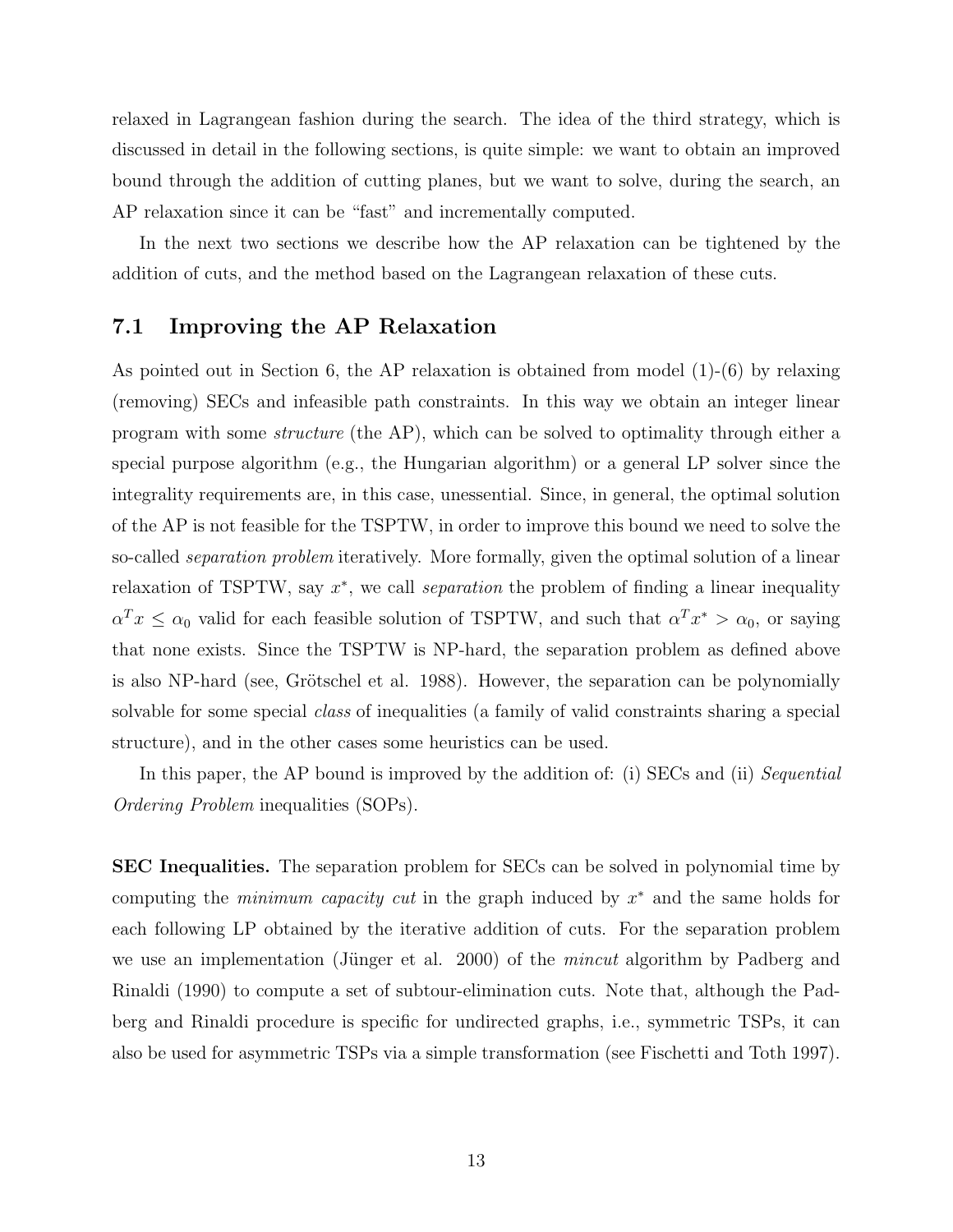SOP Inequalities. The precedence-constrained TSP, also known as the Sequential Ordering Problem, is a relaxation of the TSPTW, so each valid inequality for it can be used for the solution of the TSPTW. In particular, we consider the following valid inequalities studied by Balas et al. (1995) in the SOP context. With the notation  $x(H, K)$   $(H, K \subset W \setminus \{0\}),$ we indicate the sum of the x variables of all arcs in  $A$  with starting node in  $H$  and ending node in K.

(i) Predecessor inequalities (14) ( $\pi$  inequalities). Let  $S \subseteq W \setminus \{0\}$ ,  $\overline{S} := W \setminus \{0\} \setminus S$ , then

$$
x((S \setminus \pi(S)), (\bar{S} \setminus \pi(S))) \ge 1
$$
\n<sup>(14)</sup>

where  $\pi(S)$  indicates the set of nodes which must *precede* the nodes in S.

(ii) Successor inequalities (15) ( $\sigma$  inequalities). Let  $S \subseteq W \setminus \{0\}, \overline{S} := V \setminus \{0\} \setminus S$ , then

$$
x((\bar{S} \setminus \sigma(S)), (S \setminus \sigma(S))) \ge 1
$$
\n<sup>(15)</sup>

where  $\sigma(S)$  indicates the set of nodes which must follow the nodes in S.

For the separation of both  $\pi$  and  $\sigma$  inequalities, we use the heuristic procedure proposed in Balas et al. (1995) and the corresponding computer code by Ascheuer et al. (2001).

#### 7.2 Lagrangean Relaxation of Cuts

As mentioned at the beginning of Section 7, there are several ways of exploiting the cuts described in the previous section (and, possibly, some additional classes). However, the explicit use of cuts during the extensive enumeration performed by a CP framework could be less effective than in the OR context. Focacci et al. (1999a) have shown that the cost-based domain-filtering approach is suited to CP when used in conjunction with a special-purpose algorithm able to solve the corresponding relaxation fast and incrementally. In the TSPTW case, as soon as a cut is added to the AP relaxation in order to improve it, the drawback is that the obtained linear program is no longer an AP, thus from that point the relaxation has to be solved through a general-purpose LP solver.

An alternative way of exploiting cuts is to add them just at the root node of the branch decision tree, and then relaxing them in Lagrangean fashion in order to obtain again an AP as a relaxation. (See, e.g., Sellmann and Fahle 2001 and Benoist et al. 2001 for other references of Lagrangean techniques in CP.) Let  $L_R$  denote the final linear problem obtained by adding to the AP model (1)-(3) (plus variable bounds) the set of separated constraints, and let  $LB<sub>R</sub>$  be the final lower bound value obtained by solving  $L<sub>R</sub>$  to optimality. If  $L<sub>R</sub>$  has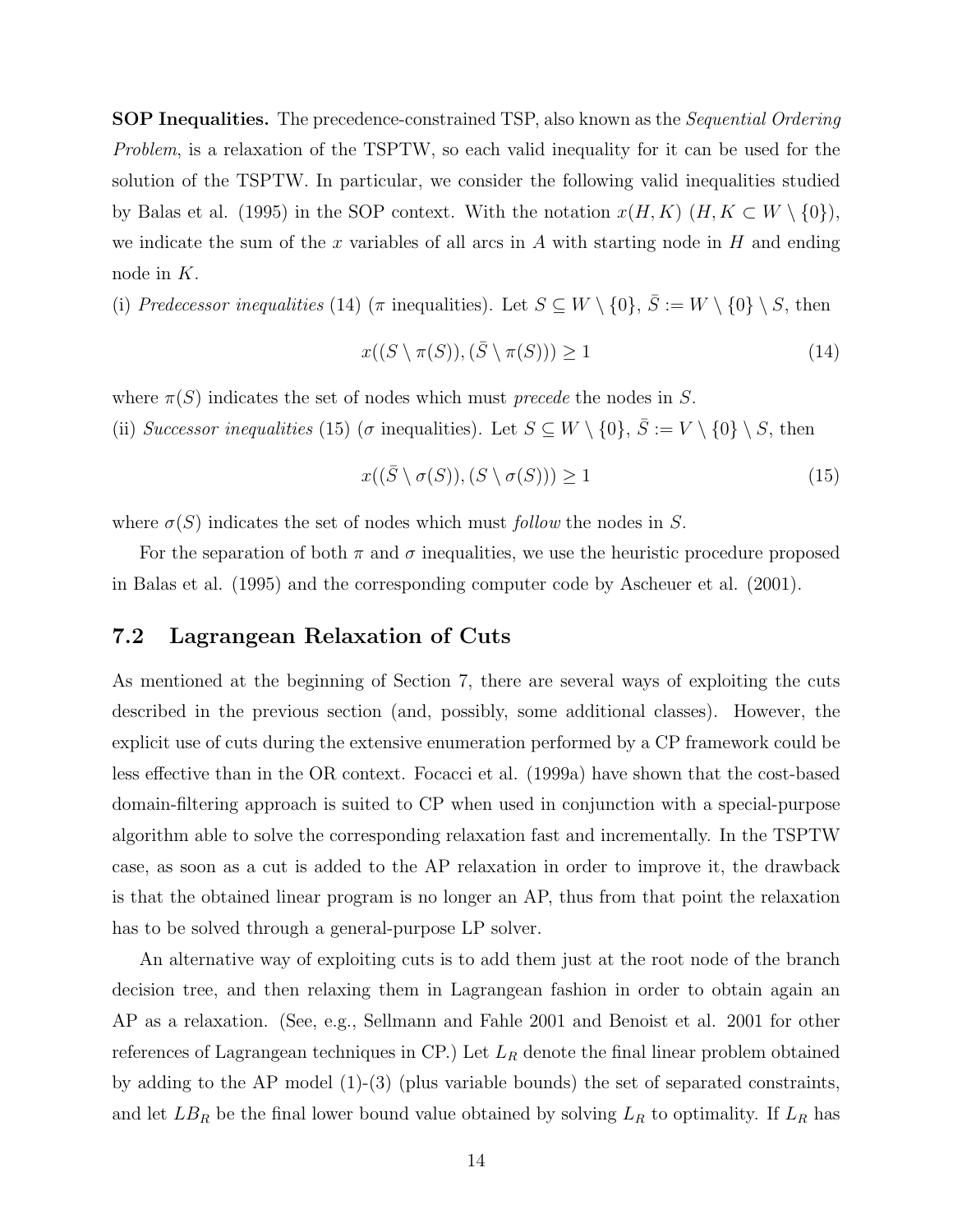been solved through the simplex method, the optimal value of the dual variables associated with every constraint is returned by the LP solver. Moreover, for the LP duality theory, the vector of dual values returned by the LP solver coincides with the optimal vector of Lagrangean multipliers, i.e., with the vector of Lagrangean multipliers producing the best (highest) lower bound.

Formally, the framework is as follows. Let  $C$  denote the set of constraints in the form  $\alpha^T x \leq \alpha_0$  added to the AP to obtain  $L_R$ . If for each constraint  $\alpha_i^T x \leq \alpha_{i0}$  ( $\forall i \in C$ ), we relax it in Lagrangean fashion:

- (i) by multiplying it by the Lagrangean multiplier  $\lambda_i \geq 0$ , and
- (ii) by summing the result to the objective function,

we obtain a new AP (denoted with  $AP_R$ ) having objective function

$$
\min \sum_{(i,j)\in A} t_{ij} x_{ij} + \sum_{i\in C} \lambda_i (\alpha_i^T x - \alpha_{i0}) = -\sum_{i\in C} \lambda_i \alpha_{i0} + \min \sum_{(i,j)\in A} \tilde{t}_{ij} x_{ij}
$$

i.e., an AP with modified cost matrix  $\tilde{t}$ . Finally, if the value of each  $\lambda_i$  ( $\forall i \in C$ ) is set equal to the value of the dual variable associated with the constraint  $i$  (i.e., we use the *optimal* Lagrangean multipliers), the solution value obtained by solving  $AP_R$  through the Hungarian algorithm coincides with  $LB_R$ , and the  $x^*$  vector is integer. (Since the cuts are in  $\leq$  form, the corresponding dual variables are non-positive, thus they must be inverted to be used as Lagrangean multipliers.)

The integer solution of  $AP_R$  computed through the Hungarian algorithm can be seen as an advanced (more accurate) starting point for the cost-based domain-filtering algorithm: at each node of the search tree the relaxation provided by  $AP_R$  is considered and modified according to branch decisions and variable fixing, but no more cuts nor Lagrangean multipliers are re-computed. The intuition for adding the cuts just at the root node and relaxing them in Lagrangean fashion is the following. We are confident, within a CP framework, to be able to explore efficiently even a huge number of branching nodes, thus we exploit costbased propagation through a special-purpose, fast and incremental algorithm (the Hungarian method for AP). However, we want to reduce *preliminarily* as much as possible the search tree by using cut generation at the root node. The relaxation in Lagrangean fashion of the cuts can have, however, some drawbacks during the search. The Lagrangean multipliers associated to the cuts are fixed to values that are optimal at the root node, but could be "far" from the optimal ones during the search, and no re-optimization (subgradient optimization) is performed. In particular, if during the search, a cut  $\alpha^T x \leq \alpha_0$ , which was tight at the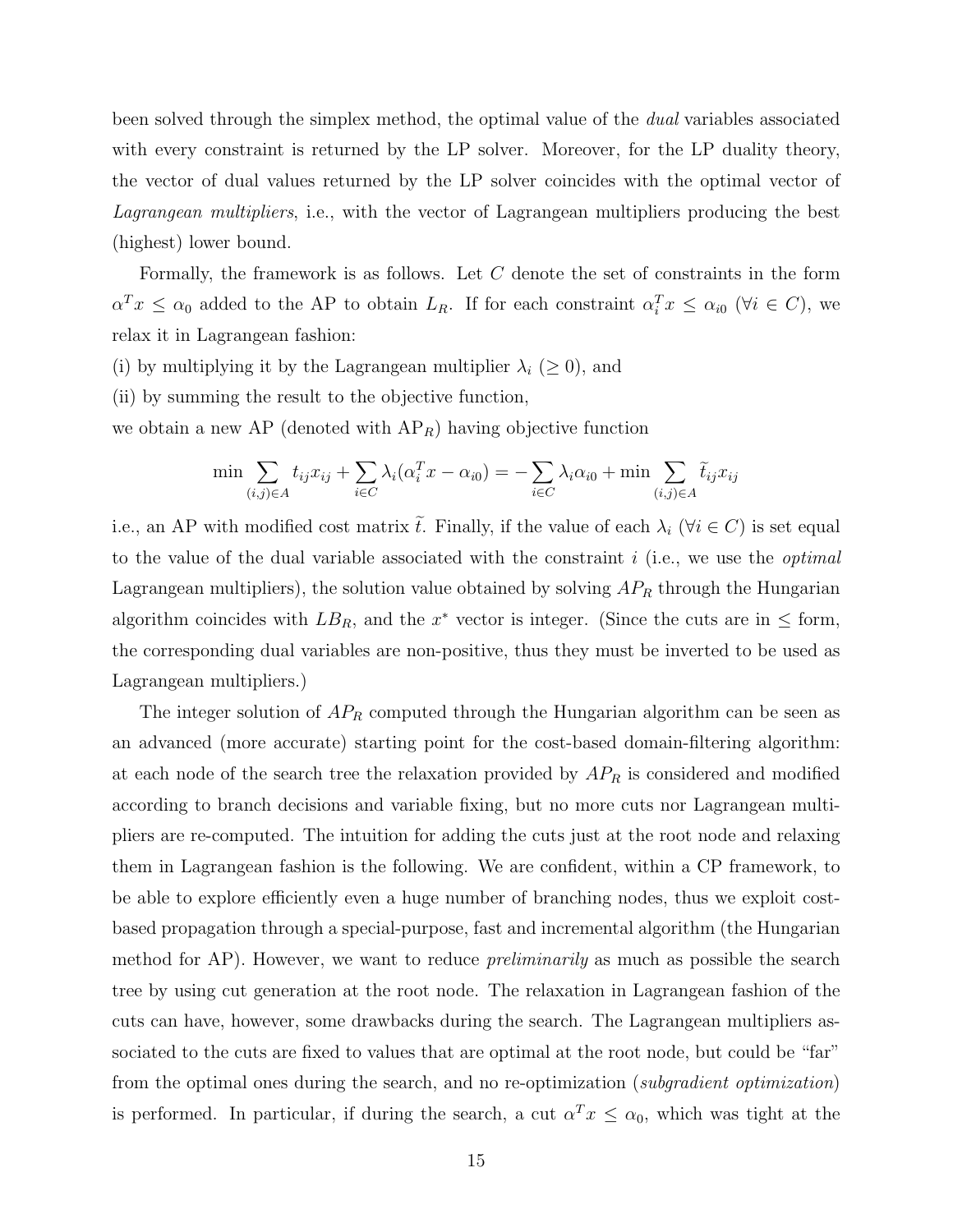root node (i.e.,  $\alpha^T x = \alpha_0$ ), become trivially satisfied by the current partial instantiation, i.e.,  $\alpha^T x < \alpha_0$ , its contribution to the objective function is a *positive* value, hence a *penalty* with respect to the same solution where the cut is removed. Thus, while at the root node, the bound produced by the Lagrangean relaxation is in general much better (higher) than the bound obtained by solving the AP relaxation (without cuts), during the search if cuts become no longer tight, the bound decreases and, at some point, it may becomes worse than the pure AP bound.

In any case, the bound obtained by solving  $AP_R$  is always a valid lower bound for the problem, and the above drawback can be reduced by performing some kind of purging in order to disable during the search those cuts that are no longer necessary, i.e., both not tight and trivially satisfied.

Suppose, for example, that the following SEC has been added at the root node to the problem formulation:

$$
x_{12} + x_{21} + x_{13} + x_{31} + x_{23} + x_{32} \le 2 \tag{16}
$$

so as to avoid the subtour involving nodes 1, 2 and 3. The following two examples show cases in which we are allowed to remove the Lagrangean relaxation of (16) from  $AP_R$ :

- (i) during the search the CP variable  $Next_1$  is instantiated to value 2 (thus,  $x_{12} = 1$  and  $x_{13} = 0$ ), values 1 and 3 are removed from the domain of variable  $Next_2$  (thus,  $x_{21} = 0$ and  $x_{23} = 0$ , and values 1 and 2 are removed from the domain of variable  $Next_3$ (thus,  $x_{31} = 0$  and  $x_{32} = 0$ ). Then, in the remaining subtree constraint (16) is trivially satisfied, and no interesting information is associated to it;
- (ii) during the search variable  $Next_1$  is instantiated to value 5. Since constraint (16) is a SEC, we know that no subtour in a subset of nodes  $S \subset W$  can exist if there is an arc crossing the subset.

In the first example, the cut purging is based on a pure *algebraic* reasoning, while in the second example the knowledge of the structure of the cut (and of the problem) is exploited. (Note that the concept of purging is standard for OR branch-and-cut, cuts that are no longer "effective" are removed and included in the cutpool so as to keep the LP small, but in case of Lagrangean relaxation of cuts this operation is even more important since it affects the value of the bound.)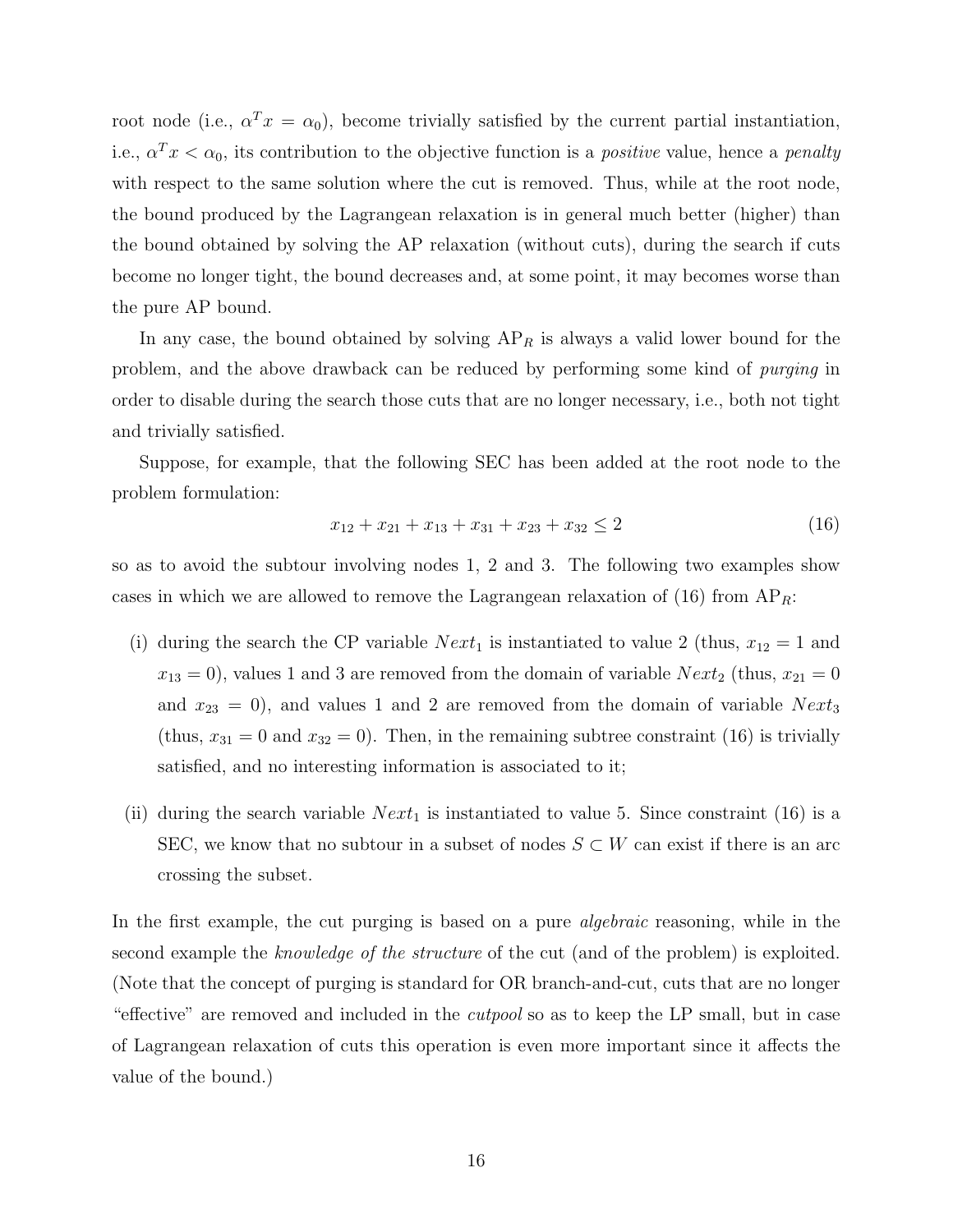Our cost-based algorithm adopts both strategies to purge cuts that are no longer necessary, and in principle a purging operation should be performed each time a variable  $x_{ij}$ is instantiated. However, the purging operation can lead to a relevant update of the cost matrix, thus requiring the computation from scratch of the AP solution  $(O(n^3))$  time instead of the simple  $O(n^2)$ ). We adopted specific policies to drive the frequency of the purging, so as to obtain a good computational performance.

### 8. Computational Results

We have implemented and tested the overall approach by using ILOG Solver and Scheduler (ILOG 2000a, 2000b). The algorithm runs on a PC Pentium III 700 MHz (128 MByte of RAM) using ILOG Cplex 6.5 as LP solver, and has been experimented on two different sets of instances from the literature.

Branching Strategies. We implemented simple branching strategies that are typical of the scheduling context. In this field, very often a solution is built in chronological order: at each node of the search tree the activity with the minimum *earliest start* time is chosen and scheduled. Hence, all nodes are sequenced by starting with the assignment of a node to the initial depot, until the last node is assigned to the final depot. This strategy (forward fashion) has an obvious counterpart: the activity with the minimum *latest end* time is initially assigned to the final depot, and the sequence is built in backward fashion. We heuristically choose, by a simple preprocessing, which scheduling strategy to adopt. In both cases, we choose the following (resp. previous) node by exploiting the information provided by the reduced costs: among all values having zero reduced cost (there always exists at least one), we select the one corresponding to the node with the minimum latest start (resp. earliest end) time.

Asymmetric Instances. The asymmetric TSPTW instances considered are the rbg realworld instances introduced by Ascheuer (1995), and deriving "from an industry project with the aim to minimize the unloaded travel time of a stacker crane within an automated storage system". We consider a set of 40 instances with up to 125 nodes, and the results are reported in Table 1.

For each instance, Table 1 reports its name  $(name)$ , and the number of nodes  $(n)$ . For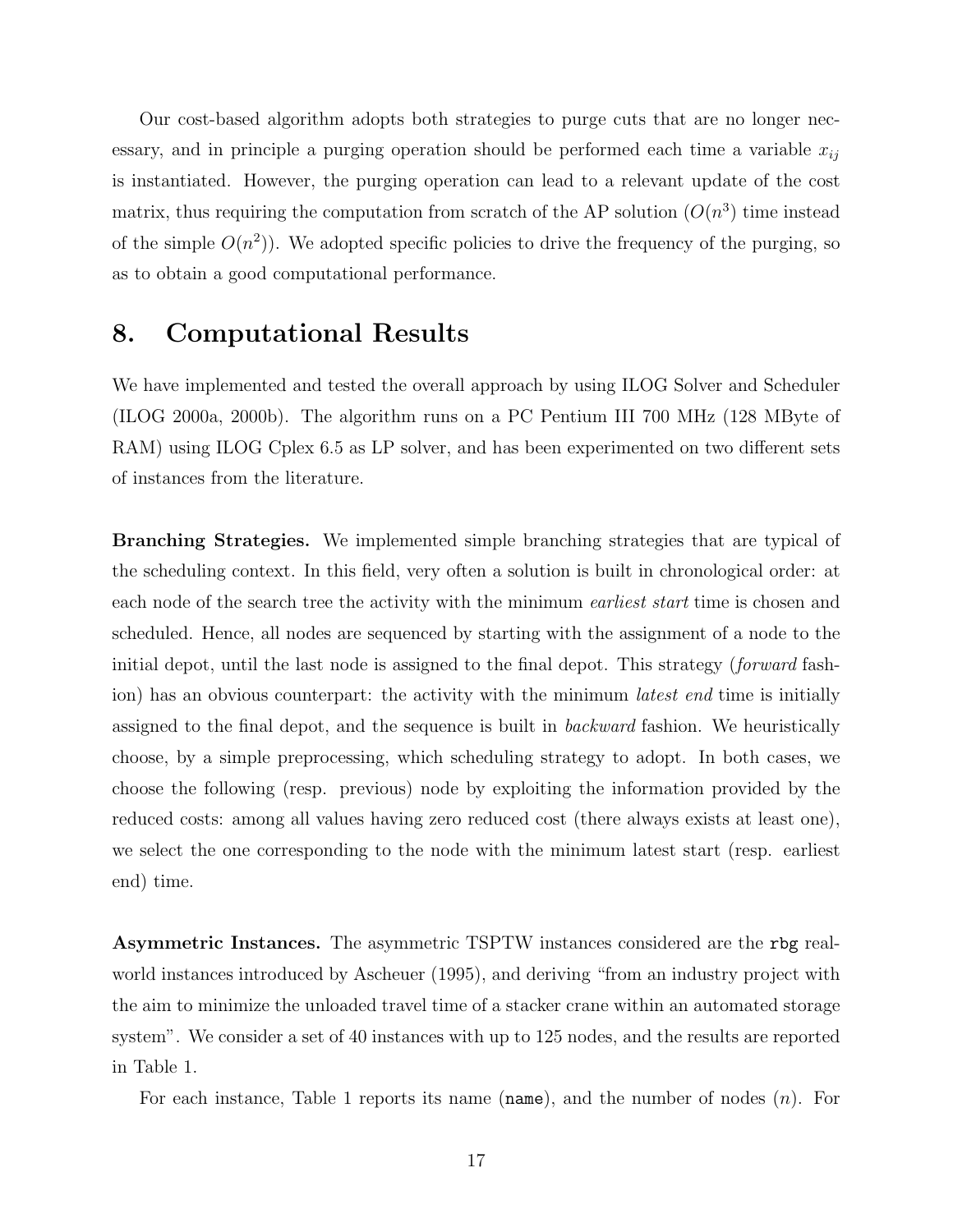| $\overline{\text{Val}}$<br>rLB<br>$\overline{UB}$<br>Time Fails<br>rLB<br>rLB<br>Time<br>UB<br>Time Fails<br>$\boldsymbol{n}$<br>name<br>$149*$<br>$149*$<br>$\overline{12}$<br>148<br>149<br>$\overline{0.0}$<br>148<br>$\overline{0.1}$<br>148<br>$\overline{6}$<br>$\overline{0.1}$<br>$\overline{11}$<br>rbg010a<br>21<br>18<br>177<br>179<br>0.2<br>167<br>179 *<br>0.1<br>167<br>179 *<br>0.1<br>$21\,$<br>rbg016a<br>18<br>133<br>142<br>126<br>$142 *$<br>0.1<br>27<br>129<br>$142 *$<br>$\rm 0.2$<br>106<br>8.8<br>rbg016b<br>$107$ $^{\ast}$<br>28<br>17<br>107<br>107<br>0.0<br>100<br>0.0<br>17<br>107<br>$107 *$<br>0.1<br>rbg017.2<br>124<br>$148$ $^{\ast}$<br>30<br>27<br>17<br>148<br>148<br>0.8<br>0.1<br>138<br>148 *<br>rbg017<br>0.1<br>22<br>25<br>19<br>0.1<br>143<br>$146$ $^{\ast}$<br>0.1<br>rbg017a<br>146<br>146<br>146<br>146<br>$*$<br>0.1<br>$217$ $^{\ast}$<br>21<br>217<br>217<br>217<br>14<br>217<br>$\ast$<br>14<br>0.0<br>0.0<br>$217\,$<br>rbg019a<br>0.1<br>21<br>180<br>182<br>54.6<br>175<br>182<br>$\ast$<br>$\rm 0.2$<br>80<br>175<br>182<br>$\rm 0.2$<br>184<br>$\ast$<br>rbg019b<br>21<br>182<br>190<br>8.7<br>179<br>$\ast$<br>$\rm 0.3$<br>81<br>$190$ $^{\ast}$<br>189<br>190<br>180<br>0.7<br>rbg019c<br>343<br>338<br>$344$ *<br>32<br>338<br>538<br>21<br>344<br>0.7<br>0.0<br>$344$ *<br>0.1<br>rbg019d<br>22<br>$210$ $^{\ast}$<br>$\overline{9}$<br>210<br>210<br>0.2<br>207<br>0.0<br>209<br>$210$ $^{\ast}$<br>10<br>rbg020a<br>0.1<br>52<br>21<br>182<br>182<br>0.2<br>179<br>$182$ $^{\ast}$<br>$\rm 0.2$<br>44<br>180<br>$182\,$ $^*$<br>$\rm 0.3$<br>rbg021.2<br>21<br>178<br>182<br>27.1<br>$182$ $^{\ast}$<br>107<br>168<br>$182 *$<br>198<br>rbg021.3<br>166<br>0.4<br>0.5<br>21<br>$\rm 0.3$<br>124<br>$179 *$<br>121<br>177<br>179<br>5.8<br>166<br>179 *<br>167<br>rbg021.4<br>$0.4\,$<br>167<br>160<br>$169$ $^{\ast}$<br>0.2<br>55<br>65<br>21<br>169<br>6.6<br>161<br>$169 *$<br>0.3<br>rbg021.5<br>133<br>134<br>1.3<br>126<br>$134$ *<br>318<br>2k<br>21<br>0.9<br>128<br>134 *<br>0.7<br>rbg021.6<br>128<br>133<br>125<br>$133$ $^{\ast}$<br>237<br>2k<br>21<br>4.3<br>0.6<br>128<br>$133$ $^{\ast}$<br>rbg021.7<br>1.0<br>21<br>129<br>132<br>17.4<br>125<br>$132$ $^{\ast}$<br>0.8<br>222<br>128<br>$132$ $^{\ast}$<br>297<br>rbg021.8<br>0.6<br>128<br>132<br>125<br>$132$ $^{\ast}$<br>128<br>$132 *$<br>536<br>21<br>26.1<br>0.8<br>310<br>rbg021.9<br>0.9<br>182<br>0.3<br>21<br>190<br>8.5<br>179<br>$190*$<br>81<br>180<br>$190*$<br>0.7<br>189<br>rbg021<br>266<br>268<br>2.2<br>$268$ $^{\ast}$<br>53<br>0.3<br>50<br>29<br>260<br>0.2<br>264<br>268<br>$\ast$<br>rbg027a<br>4k<br>841<br>33<br>328<br>328<br>1.7<br>275<br>328 *<br>12.9<br>319<br>$328 *$<br>2.7<br>rbg031a<br>433<br>433<br>402<br>433 *<br>480<br>433<br>35<br>1.8<br>$1.0\,$<br>418<br>rbg033a<br>401<br>403<br>$403$ $^{\ast}$<br>55.2<br>13k<br>399<br>$403$ $^{\ast}$<br>777.1 776k<br>rbg034a<br>36<br>1.0<br>391<br>$166\,$ $^*$<br>166<br>$5\mathrm{k}$<br>$166\,$ $^*$<br>38.4<br>5k<br>37<br>158<br>1.8<br>155<br>36.8<br>155<br>rbg035a.2<br>254<br>221<br>$254$ $^{\ast}$<br>3k<br>37<br>254<br>64.8<br>3.5<br>841<br>248<br>$254$ *<br>11.9<br>rbg035a<br>466 *<br>0.2<br>40<br>466<br>466 4232.2<br>466<br>49<br>466<br>466 *<br>0.6<br>998<br>rbg038a<br>386<br>738.1 136k<br>42<br>355<br>751.8<br>282<br>386<br>$\ast$<br>316<br>386<br>rbg040a<br>$\overline{\phantom{0}}$<br>43<br>361<br>352<br>[382, 417]<br>316<br>403<br>404<br>rbg041a<br>$\overline{\phantom{0}}$<br>$\equiv$<br>$\equiv$<br>44<br>394<br>370<br>411 * 149.8<br>19k<br>382<br>$411 *$<br>1036.4 177k<br>rbg042a<br>[409, 435]<br>442<br>50<br>454<br>492<br>444<br>500<br>rbg048a<br>[455, 527]<br>$\overline{\phantom{0}}$<br>$\overline{\phantom{0}}$<br>403<br>488<br>403<br>51<br>408<br>492<br>rbg049a<br>[418, 501]<br>$\overline{\phantom{0}}$<br>$\overline{a}$<br>$\overline{\phantom{0}}$<br>95.6<br>19k<br>38k<br>52<br>414<br>18.6<br>405<br>$*$<br>180.4<br>409<br>414 *<br>rbg050a<br>414<br>414<br>52<br>435<br>551<br>446<br>527<br>rbg050b<br>447<br>[453, 542]<br>$\overline{\phantom{0}}$<br>$\overline{\phantom{0}}$<br>$\overline{\phantom{0}}$<br>$\overline{\phantom{0}}$<br>52<br>543<br>507<br>[509, 536]<br>494<br>504<br>544<br>rbg050c<br>$\qquad \qquad -$<br>$\overline{\phantom{0}}$<br>$\overline{\phantom{0}}$<br>$\overline{\phantom{0}}$<br>799<br>$814$ *<br>384<br>809<br>57<br>813<br>814<br>$6.4\,$<br>$2.5\,$<br>814<br>rbg055a<br>$\overline{\phantom{0}}$<br>5.9 1033 1048 *<br>4.0<br>493 1043 1051<br>rbg067a<br>69 1047<br>1048<br>$\overline{\phantom{0}}$<br>1023 1086<br>rbg086a<br>88 1042 [1049,1052]<br>994 1094<br>$\overline{\phantom{0}}$<br>$\overline{\phantom{0}}$<br>$\frac{1}{2}$<br>$\overline{\phantom{0}}$<br>94 1084 [1102,1111]<br>$-1061$ 1150<br>1080 1109<br>rbg092a<br>$\overline{\phantom{0}}$<br>$\overline{\phantom{0}}$<br>$-1383$ 1446<br>127 1402<br>229.8 1335 1453<br>$\overline{\phantom{0}}$<br>$\overline{\phantom{0}}$ |         |  | Ascheuer et al. 2001 |  |  | AP-bound |  |  | Lagrangean-bound |  |
|-----------------------------------------------------------------------------------------------------------------------------------------------------------------------------------------------------------------------------------------------------------------------------------------------------------------------------------------------------------------------------------------------------------------------------------------------------------------------------------------------------------------------------------------------------------------------------------------------------------------------------------------------------------------------------------------------------------------------------------------------------------------------------------------------------------------------------------------------------------------------------------------------------------------------------------------------------------------------------------------------------------------------------------------------------------------------------------------------------------------------------------------------------------------------------------------------------------------------------------------------------------------------------------------------------------------------------------------------------------------------------------------------------------------------------------------------------------------------------------------------------------------------------------------------------------------------------------------------------------------------------------------------------------------------------------------------------------------------------------------------------------------------------------------------------------------------------------------------------------------------------------------------------------------------------------------------------------------------------------------------------------------------------------------------------------------------------------------------------------------------------------------------------------------------------------------------------------------------------------------------------------------------------------------------------------------------------------------------------------------------------------------------------------------------------------------------------------------------------------------------------------------------------------------------------------------------------------------------------------------------------------------------------------------------------------------------------------------------------------------------------------------------------------------------------------------------------------------------------------------------------------------------------------------------------------------------------------------------------------------------------------------------------------------------------------------------------------------------------------------------------------------------------------------------------------------------------------------------------------------------------------------------------------------------------------------------------------------------------------------------------------------------------------------------------------------------------------------------------------------------------------------------------------------------------------------------------------------------------------------------------------------------------------------------------------------------------------------------------------------------------------------------------------------------------------------------------------------------------------------------------------------------------------------------------------------------------------------------------------------------------------------------------------------------------------------------------------------------------------------------------------------------------------------------------------------------------------------------------------------------------------------------------------------------------------------------------------------------------------------------------------------------------------------------------------------------------------------------------------------------------------------------------------------------------------------------------------------------------------------------------------------------------------------------------------------------------------------------------------------------------------------------------------------------------------------------------------------------------------------------------------------------------------------------------------------------------------------------------------------------------------------------------------------------------|---------|--|----------------------|--|--|----------|--|--|------------------|--|
|                                                                                                                                                                                                                                                                                                                                                                                                                                                                                                                                                                                                                                                                                                                                                                                                                                                                                                                                                                                                                                                                                                                                                                                                                                                                                                                                                                                                                                                                                                                                                                                                                                                                                                                                                                                                                                                                                                                                                                                                                                                                                                                                                                                                                                                                                                                                                                                                                                                                                                                                                                                                                                                                                                                                                                                                                                                                                                                                                                                                                                                                                                                                                                                                                                                                                                                                                                                                                                                                                                                                                                                                                                                                                                                                                                                                                                                                                                                                                                                                                                                                                                                                                                                                                                                                                                                                                                                                                                                                                                                                                                                                                                                                                                                                                                                                                                                                                                                                                                                                                                                     |         |  |                      |  |  |          |  |  |                  |  |
|                                                                                                                                                                                                                                                                                                                                                                                                                                                                                                                                                                                                                                                                                                                                                                                                                                                                                                                                                                                                                                                                                                                                                                                                                                                                                                                                                                                                                                                                                                                                                                                                                                                                                                                                                                                                                                                                                                                                                                                                                                                                                                                                                                                                                                                                                                                                                                                                                                                                                                                                                                                                                                                                                                                                                                                                                                                                                                                                                                                                                                                                                                                                                                                                                                                                                                                                                                                                                                                                                                                                                                                                                                                                                                                                                                                                                                                                                                                                                                                                                                                                                                                                                                                                                                                                                                                                                                                                                                                                                                                                                                                                                                                                                                                                                                                                                                                                                                                                                                                                                                                     |         |  |                      |  |  |          |  |  |                  |  |
|                                                                                                                                                                                                                                                                                                                                                                                                                                                                                                                                                                                                                                                                                                                                                                                                                                                                                                                                                                                                                                                                                                                                                                                                                                                                                                                                                                                                                                                                                                                                                                                                                                                                                                                                                                                                                                                                                                                                                                                                                                                                                                                                                                                                                                                                                                                                                                                                                                                                                                                                                                                                                                                                                                                                                                                                                                                                                                                                                                                                                                                                                                                                                                                                                                                                                                                                                                                                                                                                                                                                                                                                                                                                                                                                                                                                                                                                                                                                                                                                                                                                                                                                                                                                                                                                                                                                                                                                                                                                                                                                                                                                                                                                                                                                                                                                                                                                                                                                                                                                                                                     |         |  |                      |  |  |          |  |  |                  |  |
|                                                                                                                                                                                                                                                                                                                                                                                                                                                                                                                                                                                                                                                                                                                                                                                                                                                                                                                                                                                                                                                                                                                                                                                                                                                                                                                                                                                                                                                                                                                                                                                                                                                                                                                                                                                                                                                                                                                                                                                                                                                                                                                                                                                                                                                                                                                                                                                                                                                                                                                                                                                                                                                                                                                                                                                                                                                                                                                                                                                                                                                                                                                                                                                                                                                                                                                                                                                                                                                                                                                                                                                                                                                                                                                                                                                                                                                                                                                                                                                                                                                                                                                                                                                                                                                                                                                                                                                                                                                                                                                                                                                                                                                                                                                                                                                                                                                                                                                                                                                                                                                     |         |  |                      |  |  |          |  |  |                  |  |
|                                                                                                                                                                                                                                                                                                                                                                                                                                                                                                                                                                                                                                                                                                                                                                                                                                                                                                                                                                                                                                                                                                                                                                                                                                                                                                                                                                                                                                                                                                                                                                                                                                                                                                                                                                                                                                                                                                                                                                                                                                                                                                                                                                                                                                                                                                                                                                                                                                                                                                                                                                                                                                                                                                                                                                                                                                                                                                                                                                                                                                                                                                                                                                                                                                                                                                                                                                                                                                                                                                                                                                                                                                                                                                                                                                                                                                                                                                                                                                                                                                                                                                                                                                                                                                                                                                                                                                                                                                                                                                                                                                                                                                                                                                                                                                                                                                                                                                                                                                                                                                                     |         |  |                      |  |  |          |  |  |                  |  |
|                                                                                                                                                                                                                                                                                                                                                                                                                                                                                                                                                                                                                                                                                                                                                                                                                                                                                                                                                                                                                                                                                                                                                                                                                                                                                                                                                                                                                                                                                                                                                                                                                                                                                                                                                                                                                                                                                                                                                                                                                                                                                                                                                                                                                                                                                                                                                                                                                                                                                                                                                                                                                                                                                                                                                                                                                                                                                                                                                                                                                                                                                                                                                                                                                                                                                                                                                                                                                                                                                                                                                                                                                                                                                                                                                                                                                                                                                                                                                                                                                                                                                                                                                                                                                                                                                                                                                                                                                                                                                                                                                                                                                                                                                                                                                                                                                                                                                                                                                                                                                                                     |         |  |                      |  |  |          |  |  |                  |  |
|                                                                                                                                                                                                                                                                                                                                                                                                                                                                                                                                                                                                                                                                                                                                                                                                                                                                                                                                                                                                                                                                                                                                                                                                                                                                                                                                                                                                                                                                                                                                                                                                                                                                                                                                                                                                                                                                                                                                                                                                                                                                                                                                                                                                                                                                                                                                                                                                                                                                                                                                                                                                                                                                                                                                                                                                                                                                                                                                                                                                                                                                                                                                                                                                                                                                                                                                                                                                                                                                                                                                                                                                                                                                                                                                                                                                                                                                                                                                                                                                                                                                                                                                                                                                                                                                                                                                                                                                                                                                                                                                                                                                                                                                                                                                                                                                                                                                                                                                                                                                                                                     |         |  |                      |  |  |          |  |  |                  |  |
|                                                                                                                                                                                                                                                                                                                                                                                                                                                                                                                                                                                                                                                                                                                                                                                                                                                                                                                                                                                                                                                                                                                                                                                                                                                                                                                                                                                                                                                                                                                                                                                                                                                                                                                                                                                                                                                                                                                                                                                                                                                                                                                                                                                                                                                                                                                                                                                                                                                                                                                                                                                                                                                                                                                                                                                                                                                                                                                                                                                                                                                                                                                                                                                                                                                                                                                                                                                                                                                                                                                                                                                                                                                                                                                                                                                                                                                                                                                                                                                                                                                                                                                                                                                                                                                                                                                                                                                                                                                                                                                                                                                                                                                                                                                                                                                                                                                                                                                                                                                                                                                     |         |  |                      |  |  |          |  |  |                  |  |
|                                                                                                                                                                                                                                                                                                                                                                                                                                                                                                                                                                                                                                                                                                                                                                                                                                                                                                                                                                                                                                                                                                                                                                                                                                                                                                                                                                                                                                                                                                                                                                                                                                                                                                                                                                                                                                                                                                                                                                                                                                                                                                                                                                                                                                                                                                                                                                                                                                                                                                                                                                                                                                                                                                                                                                                                                                                                                                                                                                                                                                                                                                                                                                                                                                                                                                                                                                                                                                                                                                                                                                                                                                                                                                                                                                                                                                                                                                                                                                                                                                                                                                                                                                                                                                                                                                                                                                                                                                                                                                                                                                                                                                                                                                                                                                                                                                                                                                                                                                                                                                                     |         |  |                      |  |  |          |  |  |                  |  |
|                                                                                                                                                                                                                                                                                                                                                                                                                                                                                                                                                                                                                                                                                                                                                                                                                                                                                                                                                                                                                                                                                                                                                                                                                                                                                                                                                                                                                                                                                                                                                                                                                                                                                                                                                                                                                                                                                                                                                                                                                                                                                                                                                                                                                                                                                                                                                                                                                                                                                                                                                                                                                                                                                                                                                                                                                                                                                                                                                                                                                                                                                                                                                                                                                                                                                                                                                                                                                                                                                                                                                                                                                                                                                                                                                                                                                                                                                                                                                                                                                                                                                                                                                                                                                                                                                                                                                                                                                                                                                                                                                                                                                                                                                                                                                                                                                                                                                                                                                                                                                                                     |         |  |                      |  |  |          |  |  |                  |  |
|                                                                                                                                                                                                                                                                                                                                                                                                                                                                                                                                                                                                                                                                                                                                                                                                                                                                                                                                                                                                                                                                                                                                                                                                                                                                                                                                                                                                                                                                                                                                                                                                                                                                                                                                                                                                                                                                                                                                                                                                                                                                                                                                                                                                                                                                                                                                                                                                                                                                                                                                                                                                                                                                                                                                                                                                                                                                                                                                                                                                                                                                                                                                                                                                                                                                                                                                                                                                                                                                                                                                                                                                                                                                                                                                                                                                                                                                                                                                                                                                                                                                                                                                                                                                                                                                                                                                                                                                                                                                                                                                                                                                                                                                                                                                                                                                                                                                                                                                                                                                                                                     |         |  |                      |  |  |          |  |  |                  |  |
|                                                                                                                                                                                                                                                                                                                                                                                                                                                                                                                                                                                                                                                                                                                                                                                                                                                                                                                                                                                                                                                                                                                                                                                                                                                                                                                                                                                                                                                                                                                                                                                                                                                                                                                                                                                                                                                                                                                                                                                                                                                                                                                                                                                                                                                                                                                                                                                                                                                                                                                                                                                                                                                                                                                                                                                                                                                                                                                                                                                                                                                                                                                                                                                                                                                                                                                                                                                                                                                                                                                                                                                                                                                                                                                                                                                                                                                                                                                                                                                                                                                                                                                                                                                                                                                                                                                                                                                                                                                                                                                                                                                                                                                                                                                                                                                                                                                                                                                                                                                                                                                     |         |  |                      |  |  |          |  |  |                  |  |
|                                                                                                                                                                                                                                                                                                                                                                                                                                                                                                                                                                                                                                                                                                                                                                                                                                                                                                                                                                                                                                                                                                                                                                                                                                                                                                                                                                                                                                                                                                                                                                                                                                                                                                                                                                                                                                                                                                                                                                                                                                                                                                                                                                                                                                                                                                                                                                                                                                                                                                                                                                                                                                                                                                                                                                                                                                                                                                                                                                                                                                                                                                                                                                                                                                                                                                                                                                                                                                                                                                                                                                                                                                                                                                                                                                                                                                                                                                                                                                                                                                                                                                                                                                                                                                                                                                                                                                                                                                                                                                                                                                                                                                                                                                                                                                                                                                                                                                                                                                                                                                                     |         |  |                      |  |  |          |  |  |                  |  |
|                                                                                                                                                                                                                                                                                                                                                                                                                                                                                                                                                                                                                                                                                                                                                                                                                                                                                                                                                                                                                                                                                                                                                                                                                                                                                                                                                                                                                                                                                                                                                                                                                                                                                                                                                                                                                                                                                                                                                                                                                                                                                                                                                                                                                                                                                                                                                                                                                                                                                                                                                                                                                                                                                                                                                                                                                                                                                                                                                                                                                                                                                                                                                                                                                                                                                                                                                                                                                                                                                                                                                                                                                                                                                                                                                                                                                                                                                                                                                                                                                                                                                                                                                                                                                                                                                                                                                                                                                                                                                                                                                                                                                                                                                                                                                                                                                                                                                                                                                                                                                                                     |         |  |                      |  |  |          |  |  |                  |  |
|                                                                                                                                                                                                                                                                                                                                                                                                                                                                                                                                                                                                                                                                                                                                                                                                                                                                                                                                                                                                                                                                                                                                                                                                                                                                                                                                                                                                                                                                                                                                                                                                                                                                                                                                                                                                                                                                                                                                                                                                                                                                                                                                                                                                                                                                                                                                                                                                                                                                                                                                                                                                                                                                                                                                                                                                                                                                                                                                                                                                                                                                                                                                                                                                                                                                                                                                                                                                                                                                                                                                                                                                                                                                                                                                                                                                                                                                                                                                                                                                                                                                                                                                                                                                                                                                                                                                                                                                                                                                                                                                                                                                                                                                                                                                                                                                                                                                                                                                                                                                                                                     |         |  |                      |  |  |          |  |  |                  |  |
|                                                                                                                                                                                                                                                                                                                                                                                                                                                                                                                                                                                                                                                                                                                                                                                                                                                                                                                                                                                                                                                                                                                                                                                                                                                                                                                                                                                                                                                                                                                                                                                                                                                                                                                                                                                                                                                                                                                                                                                                                                                                                                                                                                                                                                                                                                                                                                                                                                                                                                                                                                                                                                                                                                                                                                                                                                                                                                                                                                                                                                                                                                                                                                                                                                                                                                                                                                                                                                                                                                                                                                                                                                                                                                                                                                                                                                                                                                                                                                                                                                                                                                                                                                                                                                                                                                                                                                                                                                                                                                                                                                                                                                                                                                                                                                                                                                                                                                                                                                                                                                                     |         |  |                      |  |  |          |  |  |                  |  |
|                                                                                                                                                                                                                                                                                                                                                                                                                                                                                                                                                                                                                                                                                                                                                                                                                                                                                                                                                                                                                                                                                                                                                                                                                                                                                                                                                                                                                                                                                                                                                                                                                                                                                                                                                                                                                                                                                                                                                                                                                                                                                                                                                                                                                                                                                                                                                                                                                                                                                                                                                                                                                                                                                                                                                                                                                                                                                                                                                                                                                                                                                                                                                                                                                                                                                                                                                                                                                                                                                                                                                                                                                                                                                                                                                                                                                                                                                                                                                                                                                                                                                                                                                                                                                                                                                                                                                                                                                                                                                                                                                                                                                                                                                                                                                                                                                                                                                                                                                                                                                                                     |         |  |                      |  |  |          |  |  |                  |  |
|                                                                                                                                                                                                                                                                                                                                                                                                                                                                                                                                                                                                                                                                                                                                                                                                                                                                                                                                                                                                                                                                                                                                                                                                                                                                                                                                                                                                                                                                                                                                                                                                                                                                                                                                                                                                                                                                                                                                                                                                                                                                                                                                                                                                                                                                                                                                                                                                                                                                                                                                                                                                                                                                                                                                                                                                                                                                                                                                                                                                                                                                                                                                                                                                                                                                                                                                                                                                                                                                                                                                                                                                                                                                                                                                                                                                                                                                                                                                                                                                                                                                                                                                                                                                                                                                                                                                                                                                                                                                                                                                                                                                                                                                                                                                                                                                                                                                                                                                                                                                                                                     |         |  |                      |  |  |          |  |  |                  |  |
|                                                                                                                                                                                                                                                                                                                                                                                                                                                                                                                                                                                                                                                                                                                                                                                                                                                                                                                                                                                                                                                                                                                                                                                                                                                                                                                                                                                                                                                                                                                                                                                                                                                                                                                                                                                                                                                                                                                                                                                                                                                                                                                                                                                                                                                                                                                                                                                                                                                                                                                                                                                                                                                                                                                                                                                                                                                                                                                                                                                                                                                                                                                                                                                                                                                                                                                                                                                                                                                                                                                                                                                                                                                                                                                                                                                                                                                                                                                                                                                                                                                                                                                                                                                                                                                                                                                                                                                                                                                                                                                                                                                                                                                                                                                                                                                                                                                                                                                                                                                                                                                     |         |  |                      |  |  |          |  |  |                  |  |
|                                                                                                                                                                                                                                                                                                                                                                                                                                                                                                                                                                                                                                                                                                                                                                                                                                                                                                                                                                                                                                                                                                                                                                                                                                                                                                                                                                                                                                                                                                                                                                                                                                                                                                                                                                                                                                                                                                                                                                                                                                                                                                                                                                                                                                                                                                                                                                                                                                                                                                                                                                                                                                                                                                                                                                                                                                                                                                                                                                                                                                                                                                                                                                                                                                                                                                                                                                                                                                                                                                                                                                                                                                                                                                                                                                                                                                                                                                                                                                                                                                                                                                                                                                                                                                                                                                                                                                                                                                                                                                                                                                                                                                                                                                                                                                                                                                                                                                                                                                                                                                                     |         |  |                      |  |  |          |  |  |                  |  |
|                                                                                                                                                                                                                                                                                                                                                                                                                                                                                                                                                                                                                                                                                                                                                                                                                                                                                                                                                                                                                                                                                                                                                                                                                                                                                                                                                                                                                                                                                                                                                                                                                                                                                                                                                                                                                                                                                                                                                                                                                                                                                                                                                                                                                                                                                                                                                                                                                                                                                                                                                                                                                                                                                                                                                                                                                                                                                                                                                                                                                                                                                                                                                                                                                                                                                                                                                                                                                                                                                                                                                                                                                                                                                                                                                                                                                                                                                                                                                                                                                                                                                                                                                                                                                                                                                                                                                                                                                                                                                                                                                                                                                                                                                                                                                                                                                                                                                                                                                                                                                                                     |         |  |                      |  |  |          |  |  |                  |  |
|                                                                                                                                                                                                                                                                                                                                                                                                                                                                                                                                                                                                                                                                                                                                                                                                                                                                                                                                                                                                                                                                                                                                                                                                                                                                                                                                                                                                                                                                                                                                                                                                                                                                                                                                                                                                                                                                                                                                                                                                                                                                                                                                                                                                                                                                                                                                                                                                                                                                                                                                                                                                                                                                                                                                                                                                                                                                                                                                                                                                                                                                                                                                                                                                                                                                                                                                                                                                                                                                                                                                                                                                                                                                                                                                                                                                                                                                                                                                                                                                                                                                                                                                                                                                                                                                                                                                                                                                                                                                                                                                                                                                                                                                                                                                                                                                                                                                                                                                                                                                                                                     |         |  |                      |  |  |          |  |  |                  |  |
|                                                                                                                                                                                                                                                                                                                                                                                                                                                                                                                                                                                                                                                                                                                                                                                                                                                                                                                                                                                                                                                                                                                                                                                                                                                                                                                                                                                                                                                                                                                                                                                                                                                                                                                                                                                                                                                                                                                                                                                                                                                                                                                                                                                                                                                                                                                                                                                                                                                                                                                                                                                                                                                                                                                                                                                                                                                                                                                                                                                                                                                                                                                                                                                                                                                                                                                                                                                                                                                                                                                                                                                                                                                                                                                                                                                                                                                                                                                                                                                                                                                                                                                                                                                                                                                                                                                                                                                                                                                                                                                                                                                                                                                                                                                                                                                                                                                                                                                                                                                                                                                     |         |  |                      |  |  |          |  |  |                  |  |
|                                                                                                                                                                                                                                                                                                                                                                                                                                                                                                                                                                                                                                                                                                                                                                                                                                                                                                                                                                                                                                                                                                                                                                                                                                                                                                                                                                                                                                                                                                                                                                                                                                                                                                                                                                                                                                                                                                                                                                                                                                                                                                                                                                                                                                                                                                                                                                                                                                                                                                                                                                                                                                                                                                                                                                                                                                                                                                                                                                                                                                                                                                                                                                                                                                                                                                                                                                                                                                                                                                                                                                                                                                                                                                                                                                                                                                                                                                                                                                                                                                                                                                                                                                                                                                                                                                                                                                                                                                                                                                                                                                                                                                                                                                                                                                                                                                                                                                                                                                                                                                                     |         |  |                      |  |  |          |  |  |                  |  |
|                                                                                                                                                                                                                                                                                                                                                                                                                                                                                                                                                                                                                                                                                                                                                                                                                                                                                                                                                                                                                                                                                                                                                                                                                                                                                                                                                                                                                                                                                                                                                                                                                                                                                                                                                                                                                                                                                                                                                                                                                                                                                                                                                                                                                                                                                                                                                                                                                                                                                                                                                                                                                                                                                                                                                                                                                                                                                                                                                                                                                                                                                                                                                                                                                                                                                                                                                                                                                                                                                                                                                                                                                                                                                                                                                                                                                                                                                                                                                                                                                                                                                                                                                                                                                                                                                                                                                                                                                                                                                                                                                                                                                                                                                                                                                                                                                                                                                                                                                                                                                                                     |         |  |                      |  |  |          |  |  |                  |  |
|                                                                                                                                                                                                                                                                                                                                                                                                                                                                                                                                                                                                                                                                                                                                                                                                                                                                                                                                                                                                                                                                                                                                                                                                                                                                                                                                                                                                                                                                                                                                                                                                                                                                                                                                                                                                                                                                                                                                                                                                                                                                                                                                                                                                                                                                                                                                                                                                                                                                                                                                                                                                                                                                                                                                                                                                                                                                                                                                                                                                                                                                                                                                                                                                                                                                                                                                                                                                                                                                                                                                                                                                                                                                                                                                                                                                                                                                                                                                                                                                                                                                                                                                                                                                                                                                                                                                                                                                                                                                                                                                                                                                                                                                                                                                                                                                                                                                                                                                                                                                                                                     |         |  |                      |  |  |          |  |  |                  |  |
|                                                                                                                                                                                                                                                                                                                                                                                                                                                                                                                                                                                                                                                                                                                                                                                                                                                                                                                                                                                                                                                                                                                                                                                                                                                                                                                                                                                                                                                                                                                                                                                                                                                                                                                                                                                                                                                                                                                                                                                                                                                                                                                                                                                                                                                                                                                                                                                                                                                                                                                                                                                                                                                                                                                                                                                                                                                                                                                                                                                                                                                                                                                                                                                                                                                                                                                                                                                                                                                                                                                                                                                                                                                                                                                                                                                                                                                                                                                                                                                                                                                                                                                                                                                                                                                                                                                                                                                                                                                                                                                                                                                                                                                                                                                                                                                                                                                                                                                                                                                                                                                     |         |  |                      |  |  |          |  |  |                  |  |
|                                                                                                                                                                                                                                                                                                                                                                                                                                                                                                                                                                                                                                                                                                                                                                                                                                                                                                                                                                                                                                                                                                                                                                                                                                                                                                                                                                                                                                                                                                                                                                                                                                                                                                                                                                                                                                                                                                                                                                                                                                                                                                                                                                                                                                                                                                                                                                                                                                                                                                                                                                                                                                                                                                                                                                                                                                                                                                                                                                                                                                                                                                                                                                                                                                                                                                                                                                                                                                                                                                                                                                                                                                                                                                                                                                                                                                                                                                                                                                                                                                                                                                                                                                                                                                                                                                                                                                                                                                                                                                                                                                                                                                                                                                                                                                                                                                                                                                                                                                                                                                                     |         |  |                      |  |  |          |  |  |                  |  |
|                                                                                                                                                                                                                                                                                                                                                                                                                                                                                                                                                                                                                                                                                                                                                                                                                                                                                                                                                                                                                                                                                                                                                                                                                                                                                                                                                                                                                                                                                                                                                                                                                                                                                                                                                                                                                                                                                                                                                                                                                                                                                                                                                                                                                                                                                                                                                                                                                                                                                                                                                                                                                                                                                                                                                                                                                                                                                                                                                                                                                                                                                                                                                                                                                                                                                                                                                                                                                                                                                                                                                                                                                                                                                                                                                                                                                                                                                                                                                                                                                                                                                                                                                                                                                                                                                                                                                                                                                                                                                                                                                                                                                                                                                                                                                                                                                                                                                                                                                                                                                                                     |         |  |                      |  |  |          |  |  |                  |  |
|                                                                                                                                                                                                                                                                                                                                                                                                                                                                                                                                                                                                                                                                                                                                                                                                                                                                                                                                                                                                                                                                                                                                                                                                                                                                                                                                                                                                                                                                                                                                                                                                                                                                                                                                                                                                                                                                                                                                                                                                                                                                                                                                                                                                                                                                                                                                                                                                                                                                                                                                                                                                                                                                                                                                                                                                                                                                                                                                                                                                                                                                                                                                                                                                                                                                                                                                                                                                                                                                                                                                                                                                                                                                                                                                                                                                                                                                                                                                                                                                                                                                                                                                                                                                                                                                                                                                                                                                                                                                                                                                                                                                                                                                                                                                                                                                                                                                                                                                                                                                                                                     |         |  |                      |  |  |          |  |  |                  |  |
|                                                                                                                                                                                                                                                                                                                                                                                                                                                                                                                                                                                                                                                                                                                                                                                                                                                                                                                                                                                                                                                                                                                                                                                                                                                                                                                                                                                                                                                                                                                                                                                                                                                                                                                                                                                                                                                                                                                                                                                                                                                                                                                                                                                                                                                                                                                                                                                                                                                                                                                                                                                                                                                                                                                                                                                                                                                                                                                                                                                                                                                                                                                                                                                                                                                                                                                                                                                                                                                                                                                                                                                                                                                                                                                                                                                                                                                                                                                                                                                                                                                                                                                                                                                                                                                                                                                                                                                                                                                                                                                                                                                                                                                                                                                                                                                                                                                                                                                                                                                                                                                     |         |  |                      |  |  |          |  |  |                  |  |
|                                                                                                                                                                                                                                                                                                                                                                                                                                                                                                                                                                                                                                                                                                                                                                                                                                                                                                                                                                                                                                                                                                                                                                                                                                                                                                                                                                                                                                                                                                                                                                                                                                                                                                                                                                                                                                                                                                                                                                                                                                                                                                                                                                                                                                                                                                                                                                                                                                                                                                                                                                                                                                                                                                                                                                                                                                                                                                                                                                                                                                                                                                                                                                                                                                                                                                                                                                                                                                                                                                                                                                                                                                                                                                                                                                                                                                                                                                                                                                                                                                                                                                                                                                                                                                                                                                                                                                                                                                                                                                                                                                                                                                                                                                                                                                                                                                                                                                                                                                                                                                                     |         |  |                      |  |  |          |  |  |                  |  |
|                                                                                                                                                                                                                                                                                                                                                                                                                                                                                                                                                                                                                                                                                                                                                                                                                                                                                                                                                                                                                                                                                                                                                                                                                                                                                                                                                                                                                                                                                                                                                                                                                                                                                                                                                                                                                                                                                                                                                                                                                                                                                                                                                                                                                                                                                                                                                                                                                                                                                                                                                                                                                                                                                                                                                                                                                                                                                                                                                                                                                                                                                                                                                                                                                                                                                                                                                                                                                                                                                                                                                                                                                                                                                                                                                                                                                                                                                                                                                                                                                                                                                                                                                                                                                                                                                                                                                                                                                                                                                                                                                                                                                                                                                                                                                                                                                                                                                                                                                                                                                                                     |         |  |                      |  |  |          |  |  |                  |  |
|                                                                                                                                                                                                                                                                                                                                                                                                                                                                                                                                                                                                                                                                                                                                                                                                                                                                                                                                                                                                                                                                                                                                                                                                                                                                                                                                                                                                                                                                                                                                                                                                                                                                                                                                                                                                                                                                                                                                                                                                                                                                                                                                                                                                                                                                                                                                                                                                                                                                                                                                                                                                                                                                                                                                                                                                                                                                                                                                                                                                                                                                                                                                                                                                                                                                                                                                                                                                                                                                                                                                                                                                                                                                                                                                                                                                                                                                                                                                                                                                                                                                                                                                                                                                                                                                                                                                                                                                                                                                                                                                                                                                                                                                                                                                                                                                                                                                                                                                                                                                                                                     |         |  |                      |  |  |          |  |  |                  |  |
|                                                                                                                                                                                                                                                                                                                                                                                                                                                                                                                                                                                                                                                                                                                                                                                                                                                                                                                                                                                                                                                                                                                                                                                                                                                                                                                                                                                                                                                                                                                                                                                                                                                                                                                                                                                                                                                                                                                                                                                                                                                                                                                                                                                                                                                                                                                                                                                                                                                                                                                                                                                                                                                                                                                                                                                                                                                                                                                                                                                                                                                                                                                                                                                                                                                                                                                                                                                                                                                                                                                                                                                                                                                                                                                                                                                                                                                                                                                                                                                                                                                                                                                                                                                                                                                                                                                                                                                                                                                                                                                                                                                                                                                                                                                                                                                                                                                                                                                                                                                                                                                     |         |  |                      |  |  |          |  |  |                  |  |
|                                                                                                                                                                                                                                                                                                                                                                                                                                                                                                                                                                                                                                                                                                                                                                                                                                                                                                                                                                                                                                                                                                                                                                                                                                                                                                                                                                                                                                                                                                                                                                                                                                                                                                                                                                                                                                                                                                                                                                                                                                                                                                                                                                                                                                                                                                                                                                                                                                                                                                                                                                                                                                                                                                                                                                                                                                                                                                                                                                                                                                                                                                                                                                                                                                                                                                                                                                                                                                                                                                                                                                                                                                                                                                                                                                                                                                                                                                                                                                                                                                                                                                                                                                                                                                                                                                                                                                                                                                                                                                                                                                                                                                                                                                                                                                                                                                                                                                                                                                                                                                                     |         |  |                      |  |  |          |  |  |                  |  |
|                                                                                                                                                                                                                                                                                                                                                                                                                                                                                                                                                                                                                                                                                                                                                                                                                                                                                                                                                                                                                                                                                                                                                                                                                                                                                                                                                                                                                                                                                                                                                                                                                                                                                                                                                                                                                                                                                                                                                                                                                                                                                                                                                                                                                                                                                                                                                                                                                                                                                                                                                                                                                                                                                                                                                                                                                                                                                                                                                                                                                                                                                                                                                                                                                                                                                                                                                                                                                                                                                                                                                                                                                                                                                                                                                                                                                                                                                                                                                                                                                                                                                                                                                                                                                                                                                                                                                                                                                                                                                                                                                                                                                                                                                                                                                                                                                                                                                                                                                                                                                                                     |         |  |                      |  |  |          |  |  |                  |  |
|                                                                                                                                                                                                                                                                                                                                                                                                                                                                                                                                                                                                                                                                                                                                                                                                                                                                                                                                                                                                                                                                                                                                                                                                                                                                                                                                                                                                                                                                                                                                                                                                                                                                                                                                                                                                                                                                                                                                                                                                                                                                                                                                                                                                                                                                                                                                                                                                                                                                                                                                                                                                                                                                                                                                                                                                                                                                                                                                                                                                                                                                                                                                                                                                                                                                                                                                                                                                                                                                                                                                                                                                                                                                                                                                                                                                                                                                                                                                                                                                                                                                                                                                                                                                                                                                                                                                                                                                                                                                                                                                                                                                                                                                                                                                                                                                                                                                                                                                                                                                                                                     |         |  |                      |  |  |          |  |  |                  |  |
|                                                                                                                                                                                                                                                                                                                                                                                                                                                                                                                                                                                                                                                                                                                                                                                                                                                                                                                                                                                                                                                                                                                                                                                                                                                                                                                                                                                                                                                                                                                                                                                                                                                                                                                                                                                                                                                                                                                                                                                                                                                                                                                                                                                                                                                                                                                                                                                                                                                                                                                                                                                                                                                                                                                                                                                                                                                                                                                                                                                                                                                                                                                                                                                                                                                                                                                                                                                                                                                                                                                                                                                                                                                                                                                                                                                                                                                                                                                                                                                                                                                                                                                                                                                                                                                                                                                                                                                                                                                                                                                                                                                                                                                                                                                                                                                                                                                                                                                                                                                                                                                     |         |  |                      |  |  |          |  |  |                  |  |
|                                                                                                                                                                                                                                                                                                                                                                                                                                                                                                                                                                                                                                                                                                                                                                                                                                                                                                                                                                                                                                                                                                                                                                                                                                                                                                                                                                                                                                                                                                                                                                                                                                                                                                                                                                                                                                                                                                                                                                                                                                                                                                                                                                                                                                                                                                                                                                                                                                                                                                                                                                                                                                                                                                                                                                                                                                                                                                                                                                                                                                                                                                                                                                                                                                                                                                                                                                                                                                                                                                                                                                                                                                                                                                                                                                                                                                                                                                                                                                                                                                                                                                                                                                                                                                                                                                                                                                                                                                                                                                                                                                                                                                                                                                                                                                                                                                                                                                                                                                                                                                                     |         |  |                      |  |  |          |  |  |                  |  |
|                                                                                                                                                                                                                                                                                                                                                                                                                                                                                                                                                                                                                                                                                                                                                                                                                                                                                                                                                                                                                                                                                                                                                                                                                                                                                                                                                                                                                                                                                                                                                                                                                                                                                                                                                                                                                                                                                                                                                                                                                                                                                                                                                                                                                                                                                                                                                                                                                                                                                                                                                                                                                                                                                                                                                                                                                                                                                                                                                                                                                                                                                                                                                                                                                                                                                                                                                                                                                                                                                                                                                                                                                                                                                                                                                                                                                                                                                                                                                                                                                                                                                                                                                                                                                                                                                                                                                                                                                                                                                                                                                                                                                                                                                                                                                                                                                                                                                                                                                                                                                                                     | rbg125a |  | 1410                 |  |  |          |  |  |                  |  |

Table 1: TSPTW Asymmetric Instances (Computing Times in Seconds).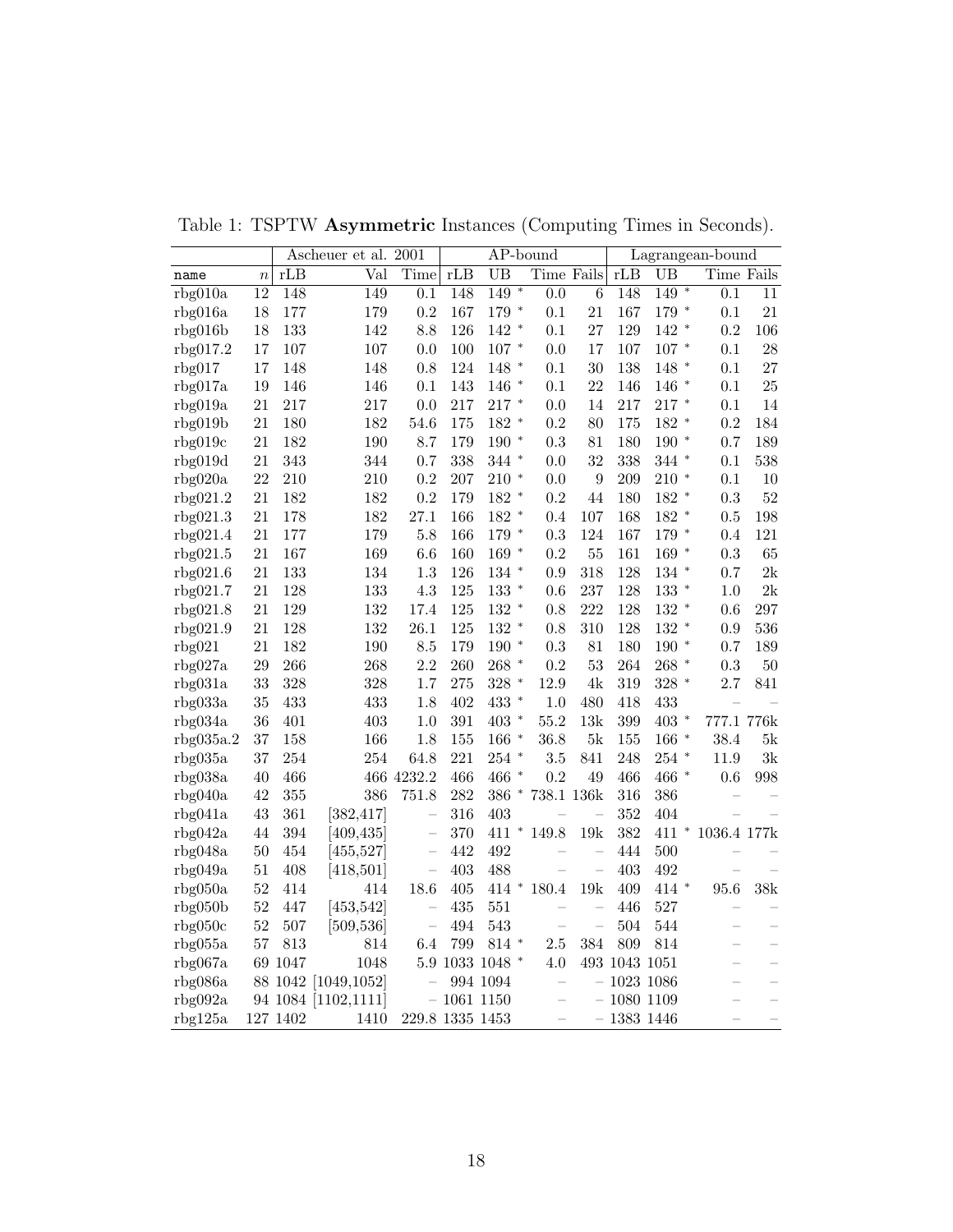the branch-and-cut algorithm of Ascheuer et al. (2001) we report the lower bound value at the root node (rLB), the optimal solution value (or the best final [lower,upper] bounds) (Val) and a column (Time) indicating either the computing time on a Sun Sparc Station 10 if optimality is reached or a "–" otherwise. Moreover, the results of our algorithm are reported for the case in which the simple AP bound is used in the cost-based algorithm, and for the one in which the Lagrangean bound is used. In both cases, Table 1 reports the root lower bound value (rLB), the value of the best solution found (with a "\*" if this solution is proven to be optimal) (UB), a column (Time) indicating either the computing time on a PC Pentium III 700 MHz if optimality is reached or a "–" otherwise, and the number of fails (Fails). A time limit of 1,800 CPU seconds has been given to both versions of our algorithm, and when this limit is reached the corresponding solution value is possibly not optimal (and the number of fails is not reported).

The behavior of our algorithms is quite satisfactory. From one side, all the instances that were solved to optimality by the branch-and-cut, but rbg125a, can also be solved by the AP-bound version of our code. Instead, this version our algorithm optimally solves instance rbg042a and improves the best known solution for instances rbg041a, rbg048a and rbg049a. From the other side, the Lagrangean-bound version fails to solve optimally within the time limit instances rbg033a, rbg055a and rbg067a, solves instance rbg042a, and improves the best solution found by the branch-and-cut for instances rbg041a, rbg048a, rbg049a, rbg50b and rbg92a. Since the branch-and-cut algorithm runs on a Sun Sparc Station 10, a fair comparison of the computing times is not easy. However, the time limit given for the computation in Ascheuer et al. (2001) was 5 hours, so we feel that 1,800 seconds is a reasonable computing time.

Table 1 shows that, for this set of instances, the Lagrangean-bound version is slightly less effective than the AP-bound one. Although the improvement of the initial lower bound is relevant (the root lower bound is not "far" from the one of the branch-and-cut algorithm), the algorithm does not seem to benefit from this advanced starting point while it suffers from the increase of the computational complexity. Indeed, the AP bound is already reasonably good and, used within the cost-based filtering framework, it turns out to be enough on the medium-size problems for which our current implementation is tailored. (Ten large-size instances with up to 233 nodes are also described in Ascheuer (1995).)

Finally, the improvements obtained for some of the unsolved instances are significant mainly because our current implementation does not use a primal heuristic (while an ef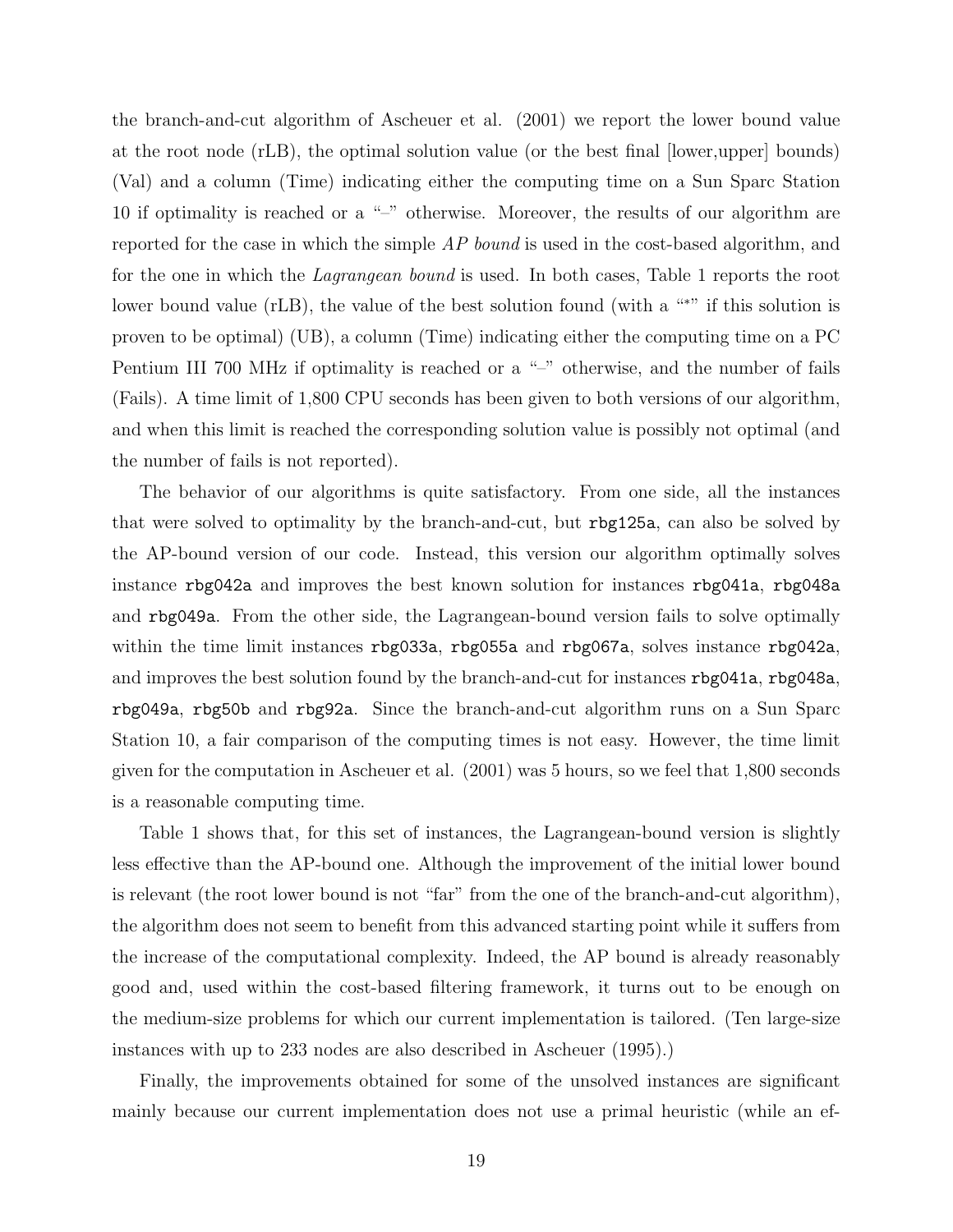fective one is used in Ascheuer et al. 2001). This suggests that our framework, possibly enhanced by the addition of a primal heuristic, could be used for finding good approximate solutions.

Symmetric Instances. The symmetric TSPTW instances considered are the rc instances proposed by Solomon (1987) in the Vehicle Routing Problem with Time Windows (VRPTW) context. In particular, the TSPTW instances are obtained by considering the single-vehicle decomposition deriving from VRPTW solutions in the literature (i.e., Rochat and Taillard 1995 and Taillard et al. 1995). This decomposition generates instances with up to 44 cities that have been recently considered by Pesant et al. (1998). Since for these instances the travel times among the cities are computed as Euclidean distances, a relevant point concerns the precision. Pesant et al. (1998) have shown that an optimal solution computed with distances truncated to two decimal places may even become infeasible by allowing a precision of four decimal places. (In the same paper, it is also pointed out that CP-based algorithms do not suffer from an increase of precision, while dynamic programming approaches obviously do.) For this reason, and to allow a fair comparison, we also considered four decimal places in the data.

The overall set is composed of 27 instances, and the results are reported in Table 2.

For each instance, Table 2 contains the same information of Table 1, but, obviously, the comparison is given with the CP algorithm by Pesant et al. (1998). For this algorithm, Table 2 reports the best solution found (UB), a column (Time) indicating either the computing time on a Sun SS1000 8xSuprSP if optimality is reached or a "–" otherwise, and the number of fails (Fails). Since the algorithm in Pesant et al. (1998) starts by "knowing" the best upper bound in the literature, we indicate with "<sup>⊙</sup>" those solutions for which this upper bound has not been improved by the algorithm within the time limit of 1 day (neither an initial bound nor a primal heuristic is used by our algorithm). Again, the values indicated in the columns "UB" are proved to be optimal only if the time limit (1,800 CPU seconds for both version of our algorithm) has not been reached.

The behavior of our algorithm is, for these instances, very satisfactory. The AP-bound version is able to solve to optimality eight instances more than the CP approach in Pesant et al. (1998), and the Lagrangean-bound one is even better solving to optimality two more instances, namely, rc207.1 and rc206.0. A fair comparison of the computing times is again difficult, however, if an instance is optimally solved by all the algorithms, the number of fails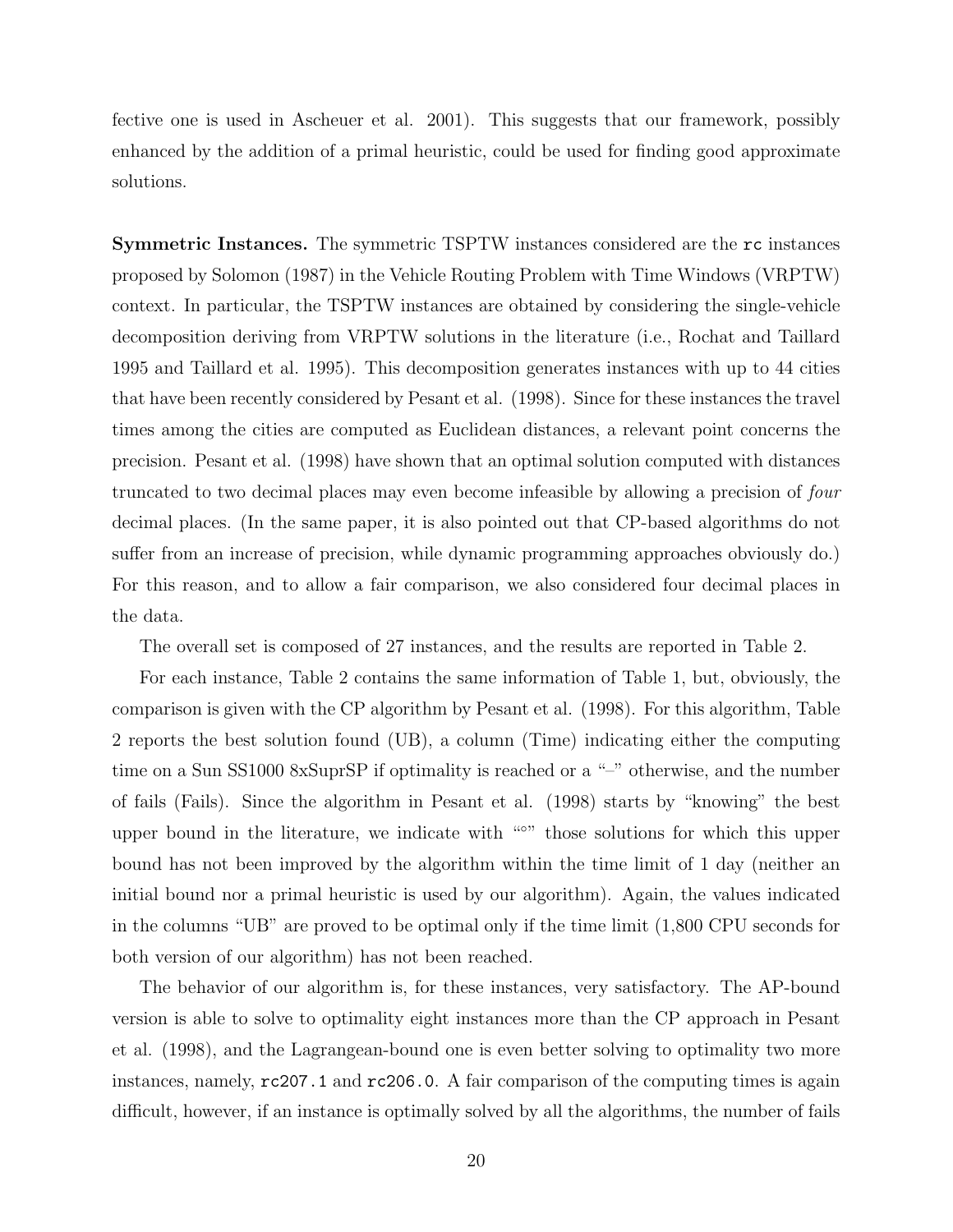|                                                                                                                                                                                                                                                                                                                                                                                                                                                                                                                                   |                |                                                                                                                                                                                                                                                                           | Pesant | al. 1998<br>ť                                 |               |        |        | $AP$ -bound |                                                                                                                                                                                                                                                                                                                                                                                      |               |        | Lagrangean-bound |                                                                                                                                                   |                              |
|-----------------------------------------------------------------------------------------------------------------------------------------------------------------------------------------------------------------------------------------------------------------------------------------------------------------------------------------------------------------------------------------------------------------------------------------------------------------------------------------------------------------------------------|----------------|---------------------------------------------------------------------------------------------------------------------------------------------------------------------------------------------------------------------------------------------------------------------------|--------|-----------------------------------------------|---------------|--------|--------|-------------|--------------------------------------------------------------------------------------------------------------------------------------------------------------------------------------------------------------------------------------------------------------------------------------------------------------------------------------------------------------------------------------|---------------|--------|------------------|---------------------------------------------------------------------------------------------------------------------------------------------------|------------------------------|
| name                                                                                                                                                                                                                                                                                                                                                                                                                                                                                                                              |                | ≘                                                                                                                                                                                                                                                                         |        | Time                                          | Fails         |        | B      |             | l'ime                                                                                                                                                                                                                                                                                                                                                                                | Fails         | ЕŢ     | B                | Time                                                                                                                                              | Fails                        |
|                                                                                                                                                                                                                                                                                                                                                                                                                                                                                                                                   | $\frac{n}{25}$ |                                                                                                                                                                                                                                                                           |        | $\overline{51}$                               | $\sqrt{607}$  | 367.67 | 378.62 |             |                                                                                                                                                                                                                                                                                                                                                                                      | $\frac{6}{3}$ | 378.62 | 378.62           | 0.2                                                                                                                                               | 188                          |
|                                                                                                                                                                                                                                                                                                                                                                                                                                                                                                                                   |                |                                                                                                                                                                                                                                                                           |        |                                               | न्रू          | 256.14 | 374.70 |             |                                                                                                                                                                                                                                                                                                                                                                                      |               | 346.72 | 374.70           | $\ddot{4}$ .7                                                                                                                                     |                              |
|                                                                                                                                                                                                                                                                                                                                                                                                                                                                                                                                   |                |                                                                                                                                                                                                                                                                           |        | $\begin{array}{c} 311.0 \\ 261.8 \end{array}$ | ₹             | 369.78 | 427.65 |             |                                                                                                                                                                                                                                                                                                                                                                                      | 942<br>255    | 423.34 | 427.65           |                                                                                                                                                   | Ģ,                           |
|                                                                                                                                                                                                                                                                                                                                                                                                                                                                                                                                   |                |                                                                                                                                                                                                                                                                           |        | $\ddot{6}$ .5                                 | 77            | 216.81 | 232.54 |             |                                                                                                                                                                                                                                                                                                                                                                                      | $\mathbb{Z}$  | 217.84 | 232.54           |                                                                                                                                                   |                              |
|                                                                                                                                                                                                                                                                                                                                                                                                                                                                                                                                   |                |                                                                                                                                                                                                                                                                           |        | 4136.0                                        | 32k           | 180.36 | 246.22 |             |                                                                                                                                                                                                                                                                                                                                                                                      | నే            | 241.91 | 246.22           |                                                                                                                                                   | $\frac{5}{2}$                |
|                                                                                                                                                                                                                                                                                                                                                                                                                                                                                                                                   |                |                                                                                                                                                                                                                                                                           |        | 1803.9                                        | $\frac{3}{2}$ | 146.79 | 206.53 |             | $\overline{0}$ $\overline{2}$ $\overline{3}$ $\overline{5}$ $\overline{6}$ $\overline{2}$ $\overline{6}$ $\overline{5}$ $\overline{6}$ $\overline{2}$ $\overline{6}$ $\overline{6}$ $\overline{6}$ $\overline{6}$ $\overline{6}$ $\overline{6}$ $\overline{6}$ $\overline{6}$ $\overline{6}$ $\overline{6}$ $\overline{6}$ $\overline{6}$ $\overline{6}$ $\overline{6}$ $\overline{$ |               | 179.17 | 206.53           | $0.1$<br>$0.1$<br>$10.4$<br>$105.5$<br>$105.5$                                                                                                    |                              |
|                                                                                                                                                                                                                                                                                                                                                                                                                                                                                                                                   |                |                                                                                                                                                                                                                                                                           |        | 696.2                                         | 몇             | 282.06 | 341.77 |             |                                                                                                                                                                                                                                                                                                                                                                                      | ∄             | 334.06 | 341.77           |                                                                                                                                                   | $44 \frac{1}{2}$             |
|                                                                                                                                                                                                                                                                                                                                                                                                                                                                                                                                   |                |                                                                                                                                                                                                                                                                           |        | 1107.7                                        | 65k           | 282.41 | 367.85 |             |                                                                                                                                                                                                                                                                                                                                                                                      | $\vec{0}$     | 330.05 | 367.85           |                                                                                                                                                   |                              |
|                                                                                                                                                                                                                                                                                                                                                                                                                                                                                                                                   |                |                                                                                                                                                                                                                                                                           |        |                                               |               | 227.29 | 396.20 |             |                                                                                                                                                                                                                                                                                                                                                                                      |               | 298.26 | 388.71           |                                                                                                                                                   |                              |
|                                                                                                                                                                                                                                                                                                                                                                                                                                                                                                                                   |                |                                                                                                                                                                                                                                                                           |        |                                               |               | 217.08 | 399.90 |             |                                                                                                                                                                                                                                                                                                                                                                                      |               | 301.41 | 377.31           |                                                                                                                                                   |                              |
|                                                                                                                                                                                                                                                                                                                                                                                                                                                                                                                                   |                |                                                                                                                                                                                                                                                                           |        |                                               |               | 230.26 | 337.46 |             |                                                                                                                                                                                                                                                                                                                                                                                      | 54k           | 295.32 | 337.46           |                                                                                                                                                   |                              |
|                                                                                                                                                                                                                                                                                                                                                                                                                                                                                                                                   |                |                                                                                                                                                                                                                                                                           |        |                                               |               | 166.96 | 221.45 |             | $\begin{array}{c} 166.4 \\ 1295.1 \\ 993.5 \end{array}$                                                                                                                                                                                                                                                                                                                              | 312k          | 214.36 | 221.45           | $94.3$<br>$352.8$<br>$3.4$                                                                                                                        | 24<br>202<br>202             |
|                                                                                                                                                                                                                                                                                                                                                                                                                                                                                                                                   |                |                                                                                                                                                                                                                                                                           |        |                                               |               | 169.36 | 205.37 |             |                                                                                                                                                                                                                                                                                                                                                                                      | 284k          | 203.08 | 205.37           |                                                                                                                                                   |                              |
|                                                                                                                                                                                                                                                                                                                                                                                                                                                                                                                                   |                |                                                                                                                                                                                                                                                                           |        |                                               |               | 245.17 | 430.32 |             |                                                                                                                                                                                                                                                                                                                                                                                      |               | 330.50 | 420.15           |                                                                                                                                                   |                              |
|                                                                                                                                                                                                                                                                                                                                                                                                                                                                                                                                   |                |                                                                                                                                                                                                                                                                           |        | 652.4<br>128.1                                |               | 197.00 | 251.65 |             |                                                                                                                                                                                                                                                                                                                                                                                      | ನೆ            | 230.67 | 251.65           |                                                                                                                                                   | ನ                            |
|                                                                                                                                                                                                                                                                                                                                                                                                                                                                                                                                   |                |                                                                                                                                                                                                                                                                           |        |                                               |               | 240.54 | 271.22 |             |                                                                                                                                                                                                                                                                                                                                                                                      | 59            | 270.44 | 271.22           |                                                                                                                                                   | $\overline{7}$               |
|                                                                                                                                                                                                                                                                                                                                                                                                                                                                                                                                   |                |                                                                                                                                                                                                                                                                           |        |                                               |               | 294.67 | 434.69 |             | 9.2<br>0.2<br>1289.1<br>4.7                                                                                                                                                                                                                                                                                                                                                          | 454k          | 320.50 | 434.69           |                                                                                                                                                   |                              |
|                                                                                                                                                                                                                                                                                                                                                                                                                                                                                                                                   |                |                                                                                                                                                                                                                                                                           |        | 7026.2                                        | 90k           | 261.50 | 361.24 |             |                                                                                                                                                                                                                                                                                                                                                                                      | X             | 329.96 | 361.24           |                                                                                                                                                   |                              |
|                                                                                                                                                                                                                                                                                                                                                                                                                                                                                                                                   |                |                                                                                                                                                                                                                                                                           |        |                                               |               | 348.42 | 485.23 |             |                                                                                                                                                                                                                                                                                                                                                                                      |               | 432.58 | 485.23           | $\begin{array}{r} \text{7.9} \\ 0.3 \\ 0.3 \\ 1409.4 \\ \text{5.1} \\ 3.8.1 \\ 2.9 \\ 2.1 \\ 0 \\ 3.1 \\ 1.5 \\ 1.1 \\ 1.5 \\ 1.1 \\ \end{array}$ | 1995<br>1995<br>1995<br>1995 |
|                                                                                                                                                                                                                                                                                                                                                                                                                                                                                                                                   |                |                                                                                                                                                                                                                                                                           |        |                                               |               | 276.02 | 334.73 |             |                                                                                                                                                                                                                                                                                                                                                                                      | ಹೆ            | 321.50 | 334.73           |                                                                                                                                                   |                              |
|                                                                                                                                                                                                                                                                                                                                                                                                                                                                                                                                   |                |                                                                                                                                                                                                                                                                           |        | 37543.                                        | 301k          | 260.39 | 335.37 |             | $\frac{48.9}{170.4}$                                                                                                                                                                                                                                                                                                                                                                 | 34k           | 322.07 | 335.37           |                                                                                                                                                   | $\ddot{=}$                   |
|                                                                                                                                                                                                                                                                                                                                                                                                                                                                                                                                   |                |                                                                                                                                                                                                                                                                           |        |                                               |               | 331.65 | 436.69 |             |                                                                                                                                                                                                                                                                                                                                                                                      | 83k           | 397.59 | 436.69           |                                                                                                                                                   | $\frac{134k}{50k}$           |
|                                                                                                                                                                                                                                                                                                                                                                                                                                                                                                                                   |                |                                                                                                                                                                                                                                                                           |        |                                               |               | 288.21 | 396.36 |             |                                                                                                                                                                                                                                                                                                                                                                                      |               | 374.36 | 396.36           |                                                                                                                                                   |                              |
|                                                                                                                                                                                                                                                                                                                                                                                                                                                                                                                                   | 23 24 25       |                                                                                                                                                                                                                                                                           |        | 6790.6                                        | 62k           | 200.28 | 246.41 |             | 299.8                                                                                                                                                                                                                                                                                                                                                                                | 79k           | 238.16 | 246.41           |                                                                                                                                                   | ਨੱ                           |
|                                                                                                                                                                                                                                                                                                                                                                                                                                                                                                                                   |                |                                                                                                                                                                                                                                                                           |        |                                               |               | 251.04 |        |             |                                                                                                                                                                                                                                                                                                                                                                                      |               | 323.78 |                  |                                                                                                                                                   |                              |
|                                                                                                                                                                                                                                                                                                                                                                                                                                                                                                                                   |                |                                                                                                                                                                                                                                                                           |        |                                               |               | 179.44 | 239.04 |             | 242.6                                                                                                                                                                                                                                                                                                                                                                                | 77k           | 229.71 | 239.04           | 34.2                                                                                                                                              | ž,                           |
| $[ \begin{smallmatrix} [0] \ 1 \ 0 \ 1 \end{smallmatrix} ] \begin{smallmatrix} [0] \ 1 \ 0 \end{smallmatrix} ] \begin{smallmatrix} [0] \ 1 \ 0 \end{smallmatrix} ] \begin{smallmatrix} [0] \ 1 \ 0 \end{smallmatrix} ] \begin{smallmatrix} [0] \ 1 \ 0 \end{smallmatrix} ] \begin{smallmatrix} [0] \ 1 \ 0 \end{smallmatrix} ] \begin{smallmatrix} [0] \ 1 \ 0 \end{smallmatrix} ] \begin{smallmatrix} [0] \ 1 \ 0 \end{smallmatrix} ] \begin{smallmatrix} [0] \ 1 \ 0 \end{smallmatrix} ] \begin{smallmatrix} [0] \ 1 \ 0 \end{$ |                | $\begin{array}{l} 18.666\\ 78.76\\ 87.76\\ 79.76\\ 87.76\\ 98.37\\ 29.4\\ 20.5\\ 37.7\\ 24.7\\ 25.7\\ 26.7\\ 27.7\\ 28.4\\ 29.7\\ 20.7\\ 20.7\\ 27.7\\ 28.7\\ 29.7\\ 20.7\\ 27.7\\ 28.7\\ 29.7\\ 20.7\\ 27.7\\ 28.7\\ 29.7\\ 29.7\\ 20.7\\ 20.7\\ 20.7\\ 20.7\\ 20.7\\ 2$ |        |                                               |               | 165.85 | 213.92 |             | 13.9                                                                                                                                                                                                                                                                                                                                                                                 | 4k            | 213.92 | 213.92           |                                                                                                                                                   | 246                          |

Table 2: TSPTW Symmetric Instances (Computing Times in Seconds).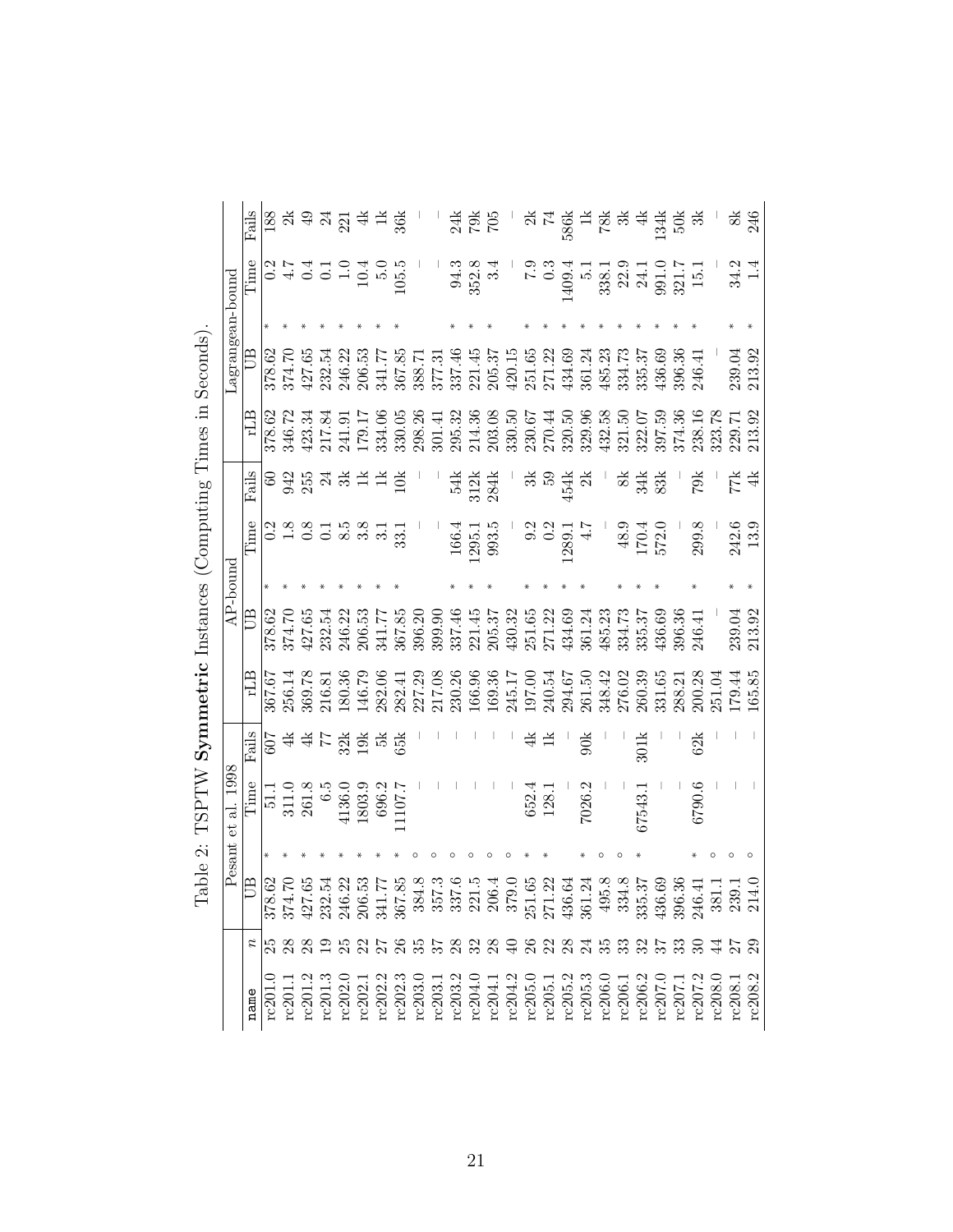gives a very good indication of the performance of the algorithms. Specifically, the number of fails of our algorithms is almost always much smaller than the one of the CP approach in Pesant et al. (1998), and in general the Lagrangean-bound version performs better than the AP-bound one. The only instance for which our algorithms are not able to find a feasible solution within the time limit is instance rc208.0. The fact that the Lagrangean-bound version performs clearly better than the AP-bound one is possibly motivated by the big improvement of the bound at the root node, which is often close to the optimal solution value.

In Pesant et al. (1998) the results for seven instances over the 27 in the benchmark are improved with respect to the state-of-the-art result obtained by effective heuristic approaches (Rochat and Taillard 1995 and Taillard et al. 1995). Besides these seven instances, our algorithms improve the results for four more instances, namely rc203.2, rc205.2, rc206.0 and rc208.2.

# 9. Conclusions

We have presented a new algorithm for solving the Traveling Salesman Problem with Time Windows. The algorithm is based on a CP framework, and extensively uses problem-oriented propagation algorithms, and, in particular, a filtering algorithm based on the calculation of bounds on the optimal solution value. This filtering algorithm, which has been presented as a general framework (Focacci et al. 1999a), turns out to be affective for the TSPTW, and the overall approach is effective also if compared with the state-of-the-art methods in the literature.

A final remark concerns the use of the same algorithm without the cost-based filtering approach, i.e., a pure CP implementation. We have already shown in Focacci et al. (1999b) that the cost-based filtering algorithm is crucial for TSPTW: the number of instances of the previous sets solved to optimality are less than one third of those solved with the cost-based algorithm, and the computing times are at least ten times larger.

# Acknowledgments

We are grateful to Matteo Fischetti for suggesting the Lagrangean Relaxation technique, and for many fruitful discussions. We also thank Gilles Pesant for kindly providing us the Solomon instances, and Norbert Ascheuer, Matteo Fischetti, and Martin Grötschel for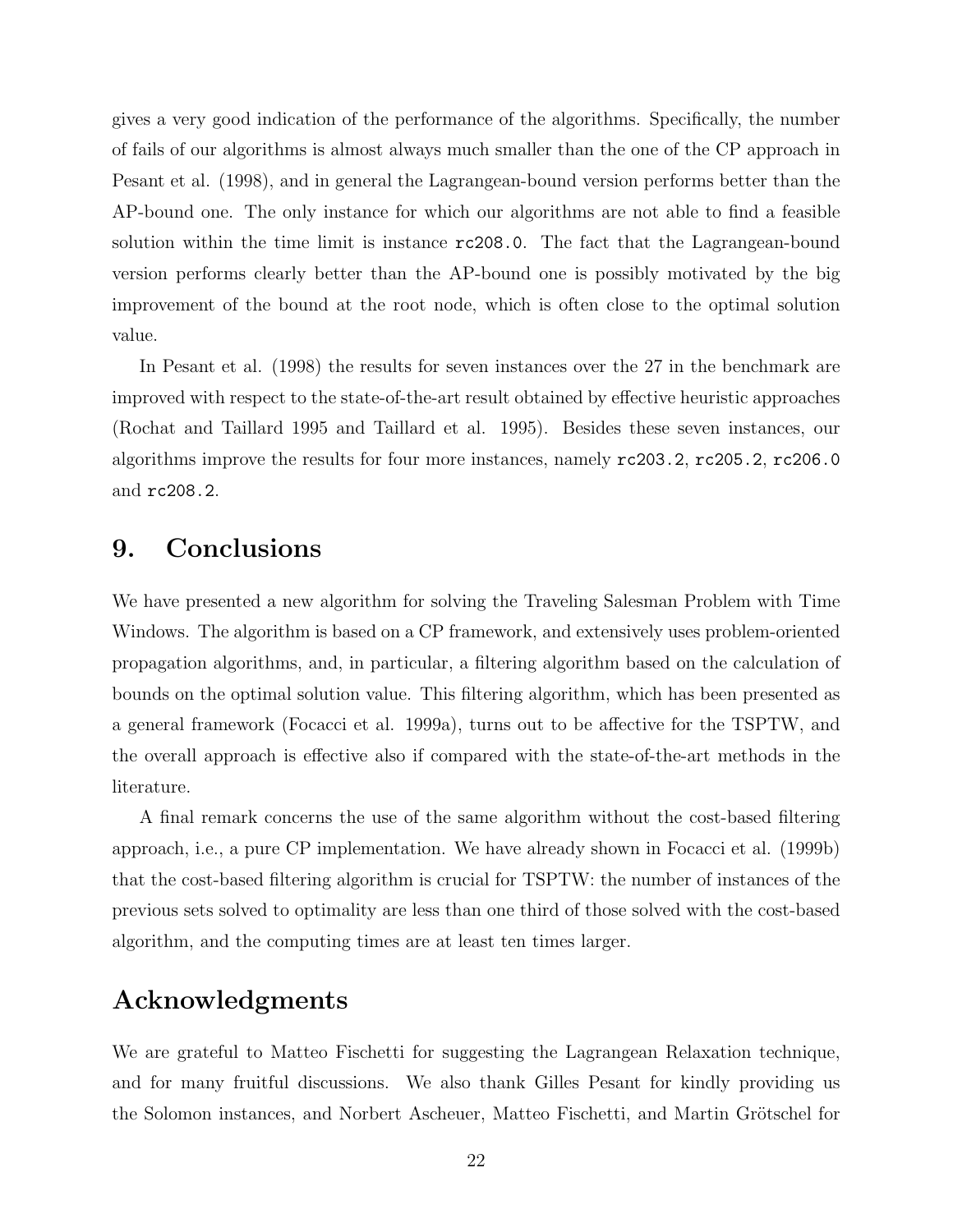providing us their code for SOPs separation. Thanks are due to anonymous referees for helpful comments that improved the paper.

# References

- Applegate, D., R.E. Bixby, V. Chvátal, W. Cook. 1998. On the solution of traveling salesman problems. *Documenta Mathematica* Extra Volume ICM III 645-656.
- Ascheuer, N. 1995. Hamiltonian Path Problems in the On-line Optimization of Flexible Manufacturing Systems. PhD thesis, Technische Universität Berlin, Berlin, Germany.
- Ascheuer, N., M. Fischetti, M. Grötschel. 2000. A polyhedral study of the asymmetric travelling salesman problem with time Windows. Networks 36 69-79.
- Ascheuer, N., M. Fischetti, M. Grötschel. 2001. Solving asymmetric travelling salesman problem with time windows by branch-and-cut. Mathematical Programming 90 475-506.
- Baker, E.K. 1983. An exact algorithm for the time-constrained travelling salesman problem. Operations Research 31 938-945.
- Balas, E., M. Fischetti, W. Pulleyblank. 1995. The precedence constrained asymmetric travelling salesman problem. Mathematical Programming 68 241-265.
- Balas, E., N. Simonetti. 2001. Linear time dynamic programming algorithms for new classes of restricted TSPs: a computational study. INFORMS Journal on Computing 13 56-75.
- Baptiste, P., C. Le Pape, W. Nuijten. 1995. Incorporating efficient operations research algorithms in constraint-based scheduling. Proceedings of the  $1^{st}$  International Joint Workshop on Artificial Intelligence and Operations Research, Timberline, OR, June 6- 10.
- Benoist, T., F. Laburthe, B. Rottembourg. 2001. Lagrange-relaxation and constraint programming collaborative schemes for the travelling tournament problems. Proceedings of the CP-AI-OR'01, IC-PARC, Ashford, UK, April 8-10. http://www.icparc.ic.ac.uk/cpAIOR01/program.htm.
- Carlier, J., E. Pinson. 1995. An algorithm for solving job shop scheduling. Management Science 35 164-176.
- Carpaneto, G., S. Martello, P. Toth. 1988. Algorithms and codes for the assignment problem. Annals of Operations Research 13 193-223.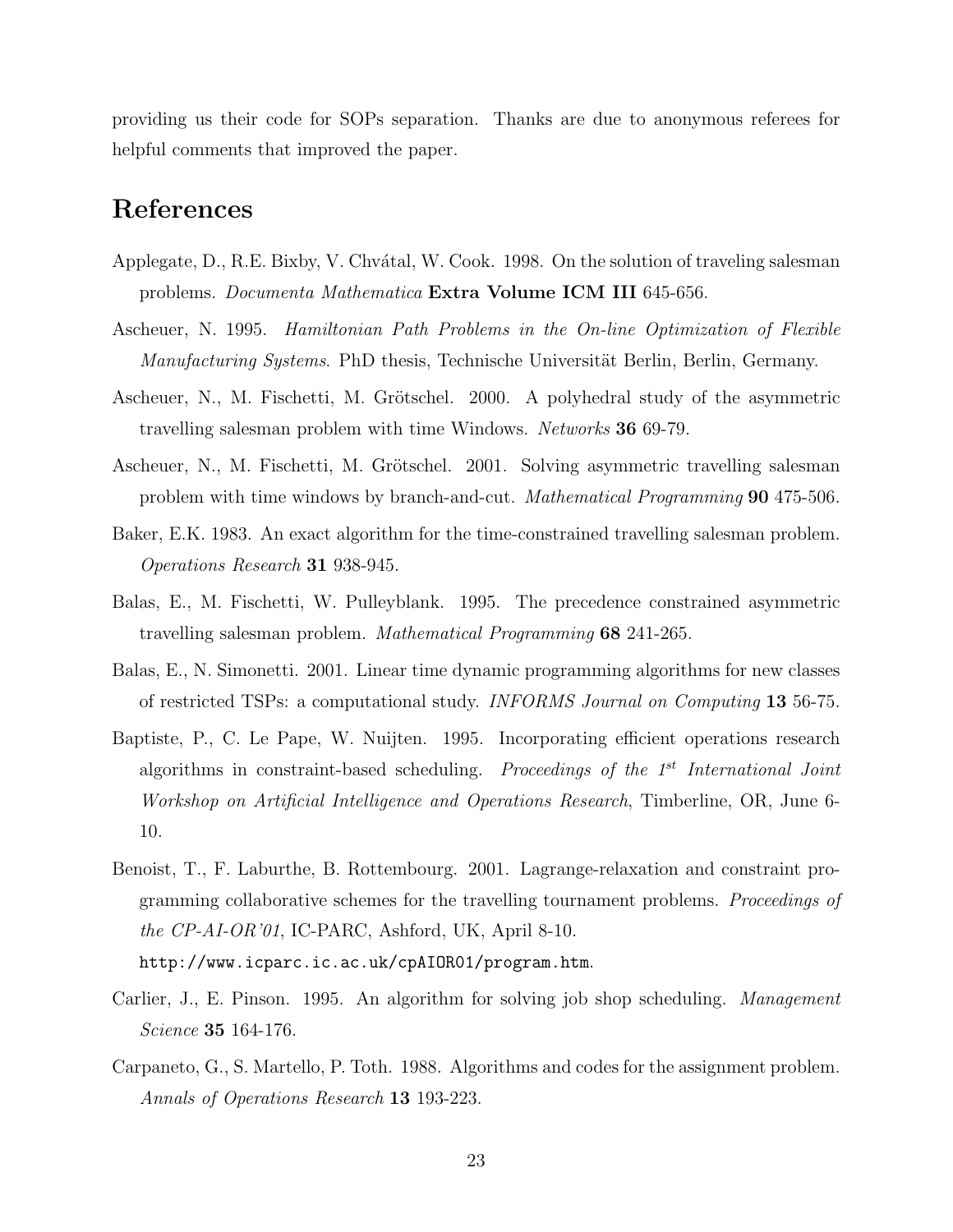- Caseau, Y., P. Koppstein. 1992. A rule-based approach to a time-constrained traveling salesman problem. Proceedings of the  $\mathbb{Z}^{nd}$  International Symposium of Artificial Intelligence and Mathematics, Fort Lauderdale, FL.
- Caseau, Y., F. Laburthe. 1994. Improved CLP scheduling with task intervals. P. Van Hentenryck, ed. Logic Programming - Proceedings of the 1994 International Conference on Logic Programming. MIT Press, Cambridge, MA. 369-383.
- Caseau, Y., F. Laburthe. 1996. Cumulative scheduling with task intervals. Proceedings of the JICSLP'96. Bonn, Germany, September 2-6. 363-377.
- Caseau, Y., F. Laburthe. 1997. Solving small TSPs with constraints. L. Naish, ed. Logic Programming - Proceedings of the 1994 International Conference on Logic Programming. MIT Press, Cambridge, MA. 316-330.
- Christofides, N., A. Mingozzi, P. Toth. 1981. State space relaxation procedures for the computation of bounds to routing problems. Networks 11 145-164.
- Dell'Amico, M., S. Martello. 1997. Linear assignment. M. Dell'Amico, F. Maffioli, S. Martello, eds. Annotated Bibliographies in Combinatorial Optimization, Wiley, Chichester, UK. 355-371.
- Desrochers, M., J. Desrosiers, M.M. Solomon. 1992. A new optimization algorithm for the vehicle routing problem with time windows. *Operations Research* 40 342-354.
- Desrosiers, J. Y. Dumas, M.M. Solomon, F. Soumis. 1995. Time constrained routing and scheduling. M.O. Ball, T.L. Magnanti, C.L. Monma, G.L. Nemhauser, eds. Network Routing. Elsevier, Amsterdam, The Netherlands. 35-139.
- Dumas, Y., J. Desrosiers, E. Gelinas, M.M. Solomon. 1995. An optimal algorithm for the travelling salesman problem with time windows. *Operations Research* 43 367-371.
- Fischetti, M., P. Toth. 1997. A polyhedral approach to the Asymmetric Traveling Salesman Problem. Management Science 43, 1520-1536.
- Focacci, F., A. Lodi, M. Milano. 1999a. Cost-based domain filtering. J. Jaffar, ed. Principle and Practice of Constraint Programming - CP'99. LNCS 1713. Springer-Verlag, Berlin, Germany. 189-203.
- Focacci, F., A. Lodi, M. Milano. 1999b. Solving TSP with time windows with constraints. D. De Schreye, ed. Logic Programming - Proceedings of the 1999 International Conference on Logic Programming. MIT Press, Cambridge, MA. 515-529.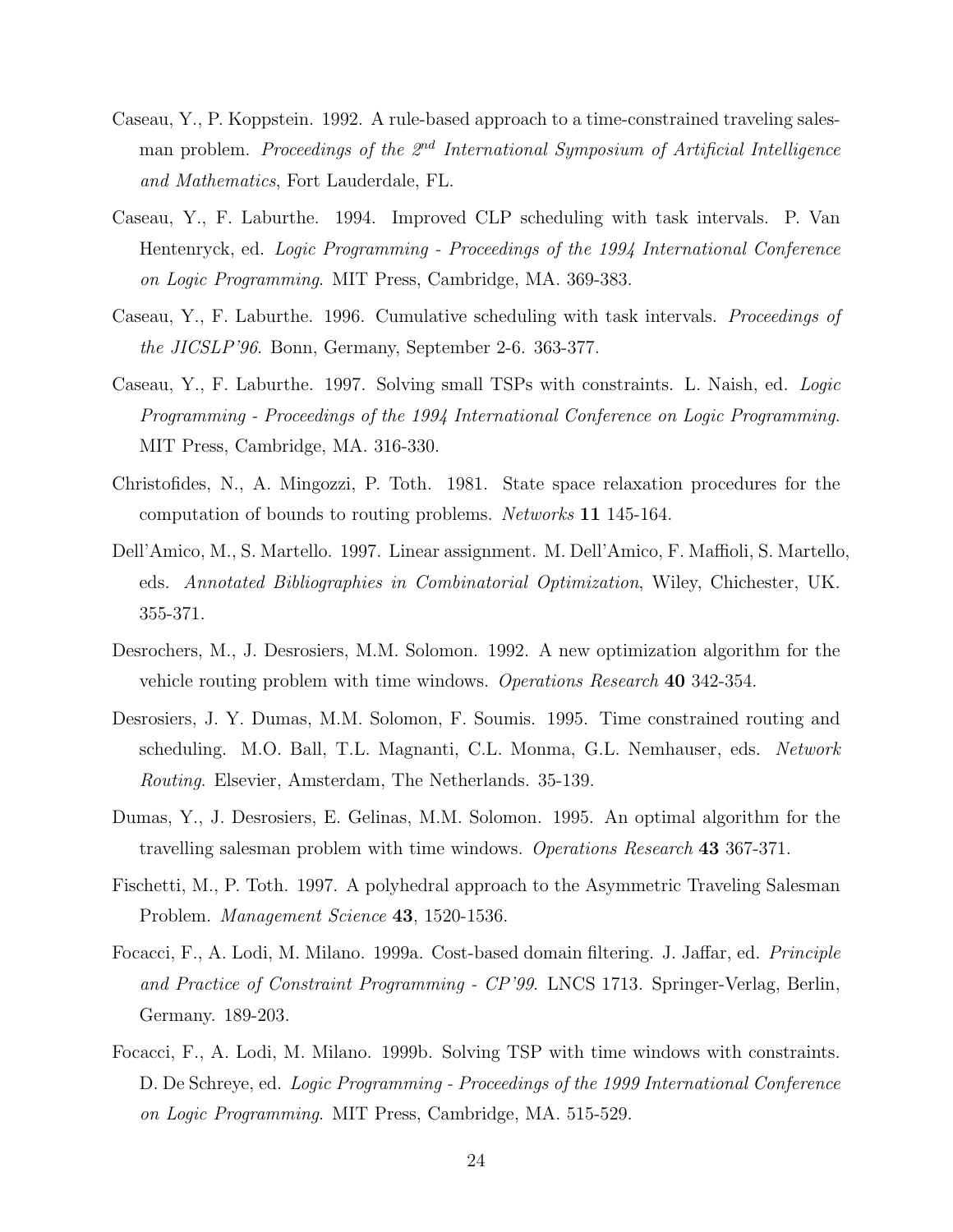- Focacci, F., A. Lodi, M. Milano. 2000. Cutting planes in constraint programming: a hybrid approach. R. Dechter, ed. Principle and Practice of Constraint Programming - CP 2000. LNCS 1894. Springer-Verlag, Berlin, Germany. 187-201.
- Focacci, F., A. Lodi, M. Milano. 2002. Embedding relaxations in global constraints for solving TSP and TSPTW. Annals of Mathematics and Artificial Intelligence 34 291-311.
- Garey, M.R., D.S. Johnson. 1979. Computers and Intractability: a Guide to the Theory of NP-Completeness. Freeman, San Francisco, CA.
- Grötschel, M., L. Lovász, A.J. Schrijver. 1988. Geometric Algorithms and Combinatorial Optimization. Wiley, New York.
- ILOG. 2000a. ILOG Scheduler 4.4 Reference Manual. Paris, France.
- ILOG. 2000b. ILOG Solver 4.4 Reference Manual. Paris, France.
- Johnson, D.S., L.A. McGeoch. 1997. The traveling salesman problem: a case study. E. Aarts, J.K. Lenstra, eds. Local Search in Combinatorial Optimization. Wiley, Chichester, UK. 215-310.
- Jünger, M., G. Rinaldi, S. Thienel. 2000. Practical performance of efficient minimum cut algorithms. Algorithmica 26 172-195. http://www.informatik.uni-koeln.de/ls juenger/projects/mincut.html
- Langevin, A., M. Desrochers, J. Desrosiers, F. Soumis. 1993. A two-commodity flow formulation for the traveling salesman and makespan problem with time windows. Networks 23 631-640.
- Mingozzi, A., L. Bianco, S. Ricciardelli. 1997. Dynamic programming strategies for the travelling salesman problem with time windows and precedence constraints. Operations Research 45 365-377.
- Padberg, M., G. Rinaldi. 1990. An efficient algorithm for the minimum capacity cut problem. Mathematical Programming 47 19-36.
- Pesant, G., M. Gendreau, J.-Y. Potvin, J.M. Rousseau. 1998. An exact constraint logic programming algorithm for the travelling salesman problem with time windows. Transportation Science 32 12-29.
- Pesant, G., M. Gendreau, J.-Y. Potvin, J.M. Rousseau. 1999. On the flexibility of constraint programming models: from single to multiple Time Windows for the travelling salesman